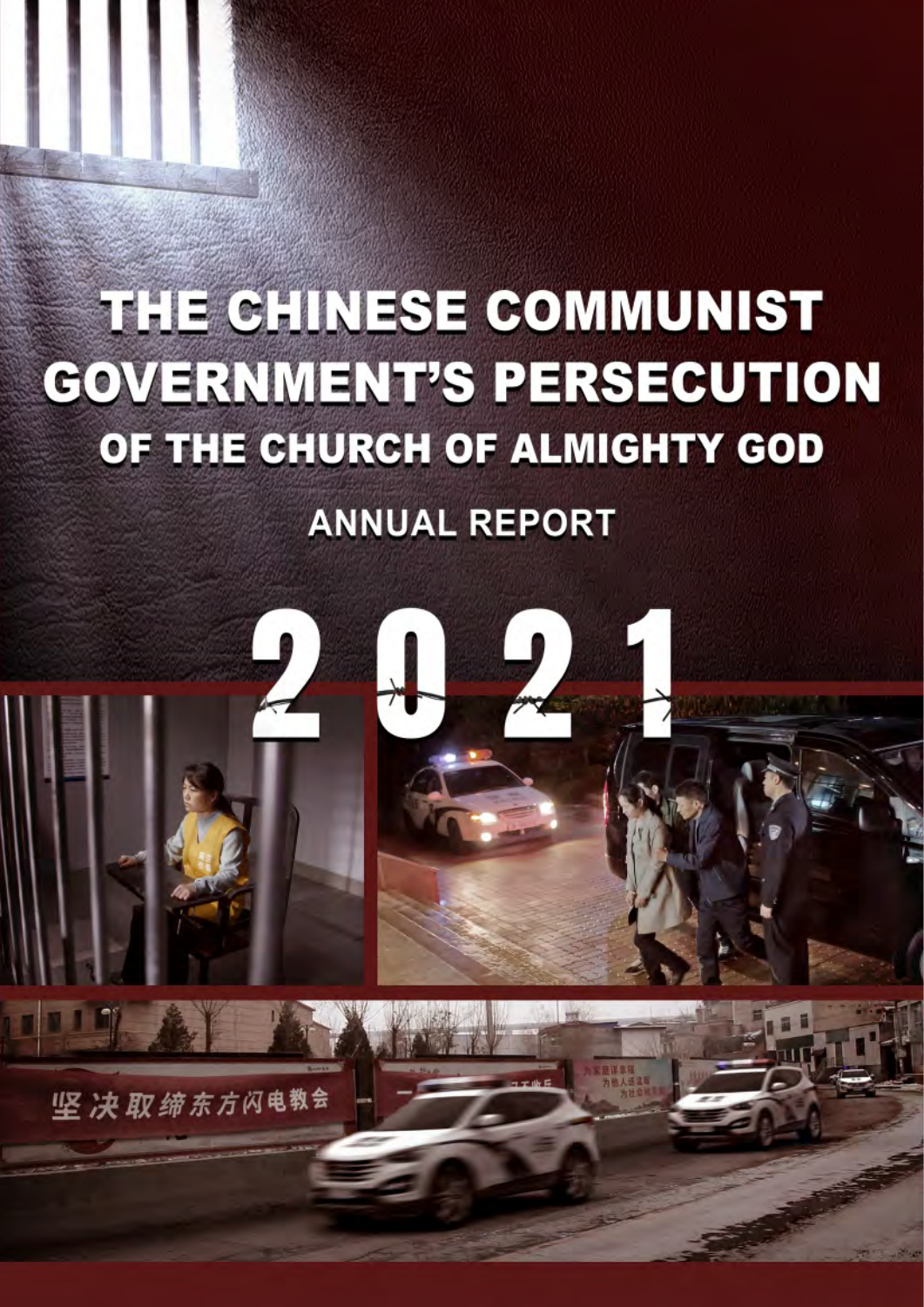### **TABLE OF CONTENTS**

| The CCP Continued Its Persecution of The Church of Almighty God in 2021 1          |
|------------------------------------------------------------------------------------|
|                                                                                    |
| 2.1 Multiple Targeted Crackdowns Carried Out, at Least 11,156 Christians           |
|                                                                                    |
| 2.2 Christians Arrested and Brutally Tortured by the CCP, at Least Nine            |
|                                                                                    |
| 2.3 At Least 1,452 Christians Sentenced, the CCP Hands Out Harsh Sentences  7      |
| 2.4 Brainwashing Tactics Adopted to Force Christians Into Giving Up Their Faith  8 |
|                                                                                    |
|                                                                                    |
|                                                                                    |
|                                                                                    |
|                                                                                    |
| 4) The CCP Plundered Church Funds and Christians' Personal Assets  17              |
| 5) The CCP Arbitrarily Detained and Imprisoned CAG Christians  17                  |

Note: Cover Image Reconstructing the Persecution CAG Christians Suffered Some aliases are used in this report for the sake of protecting the involved Christians and their families. All aliases are marked with an asterisk\* to distinguish them from real names.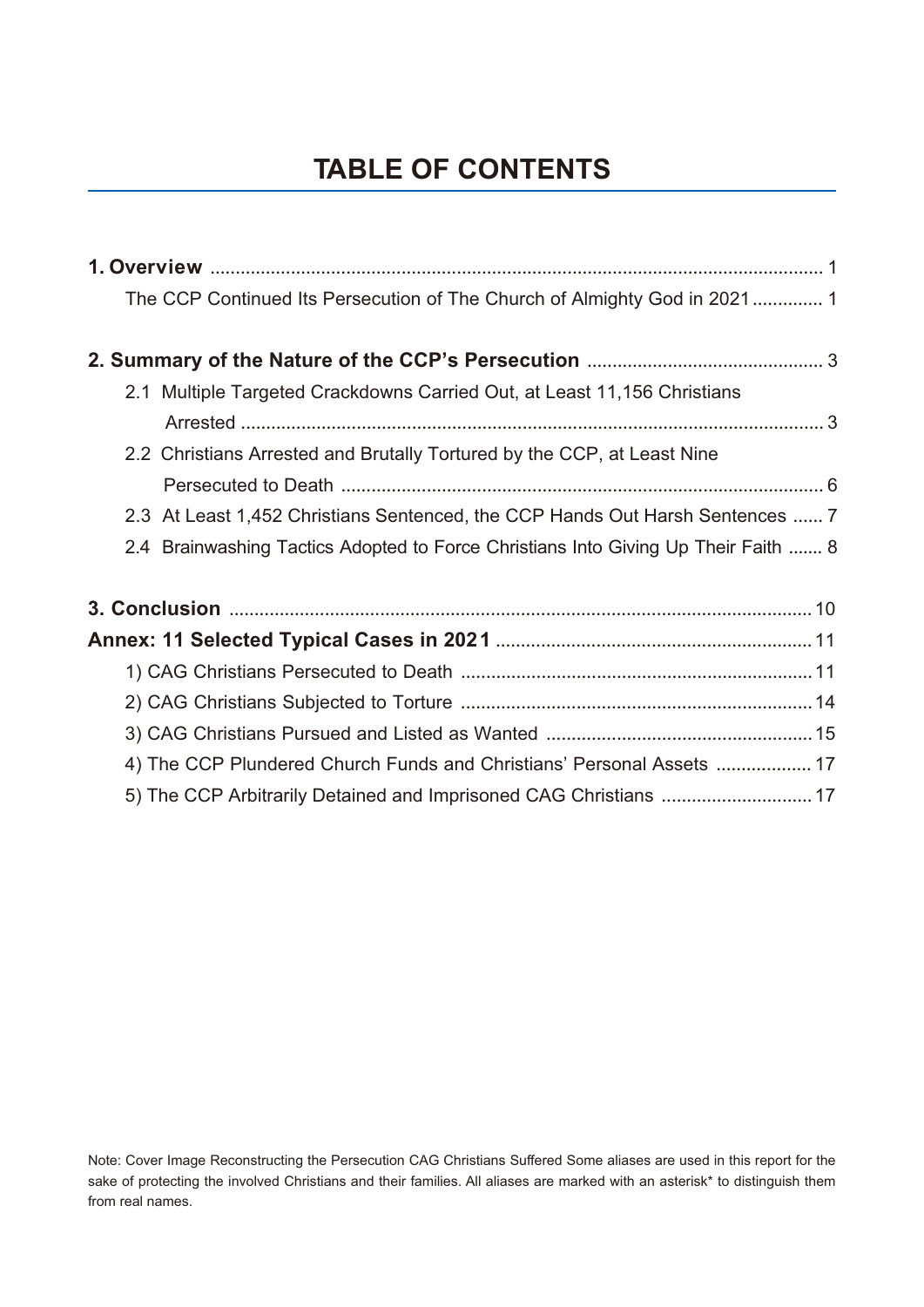## **2021 ANNUAL REPORT ON THE CHINESE COMMUNIST GOVERNMENT'S PERSECUTION OF THE CHURCH OF ALMIGHTY GOD**

#### **1. Overview**

#### **The CCP Continued Its Persecution of The Church of Almighty God in 2021**

In 2021, as the pandemic continued to ravage the world and the CCP adopted highpressure virus control measures throughout China, it continued to amplify its suppression and persecution against religious beliefs. Crosses<sup>1</sup> and mosques<sup>2</sup> were torn down; regular occurrences of house churches being frequently harassed and banned, Christians being arrested<sup>3</sup> and sentenced<sup>4</sup> continued; online religious activities were deemed illegal.<sup>5</sup> The CCP also encouraged the masses to report on any religious activities without prior CCP approval throughout the entire country, and relevant policies were announced in provinces including Shanxi, Heilongjiang, Hunan, and Hebei. Citizens reporting on religious activities were given rewards ranging from RMB 200 to 5,000 (approximately USD \$32 to \$789).<sup>6</sup> The Church of Almighty God remained a primary target for CCP oppression. The CCP struck hard against and suppressed The Church of Almighty God, designating it as a covert threat to national political security, something the CCP needs to fight against for the

<sup>1</sup> *CCP Orders Secret Removal of Crosses on Christian Churches in Wenzhou, China,* ChinaAid, January 25, 2021. https://www.chinaaid.org/2021/01/ccp-orders-secret-removal-of-crosses-on.html

<sup>2</sup> 《拆到云南了:百年清真寺被强拆》[*The Demolishing Has Reached Yunnan: Century-Old Mosques Torn Down*], 法 广电台[Radio France], February 3, 2021. https://urlzs.com/4KEbm

<sup>3</sup> *Shanxi Linfen Golden Lamp Church Was Suppressed by Authorities, Many Arrested and Indicted,* Forbidden News, January 14, 2022.

https://www.bannedbook.org/en/bnews/ssgc/20220114/1679079.html

<sup>4</sup> *Chinese Court Jails Christian Pastor for Eight Years, UCA News,* February 18, 2022. https://www.ucanews.com/news/chinese-court-jails-christian-pastor-for-eight-years/96157#

<sup>5</sup> 《习近平亲下指令 互联网宗教活动遭禁》[*Xi Jinping Personally Orders Ban on Online Religious Activity*, 德国之声 [Deutsche Welle], December 23, 2021. https://reurl.cc/X42rxD

<sup>6</sup> 《中国迫害宗教自由事件倍增 当局鼓励群众互相揭发举报》[*Incidents of Persecution of Religious Freedoms in China Dramatically Rise: Authorities Encourage Citizens to Report Others*], 美国之音[Voice of America], September 24, 2021. https://reurl.cc/Zr8nXg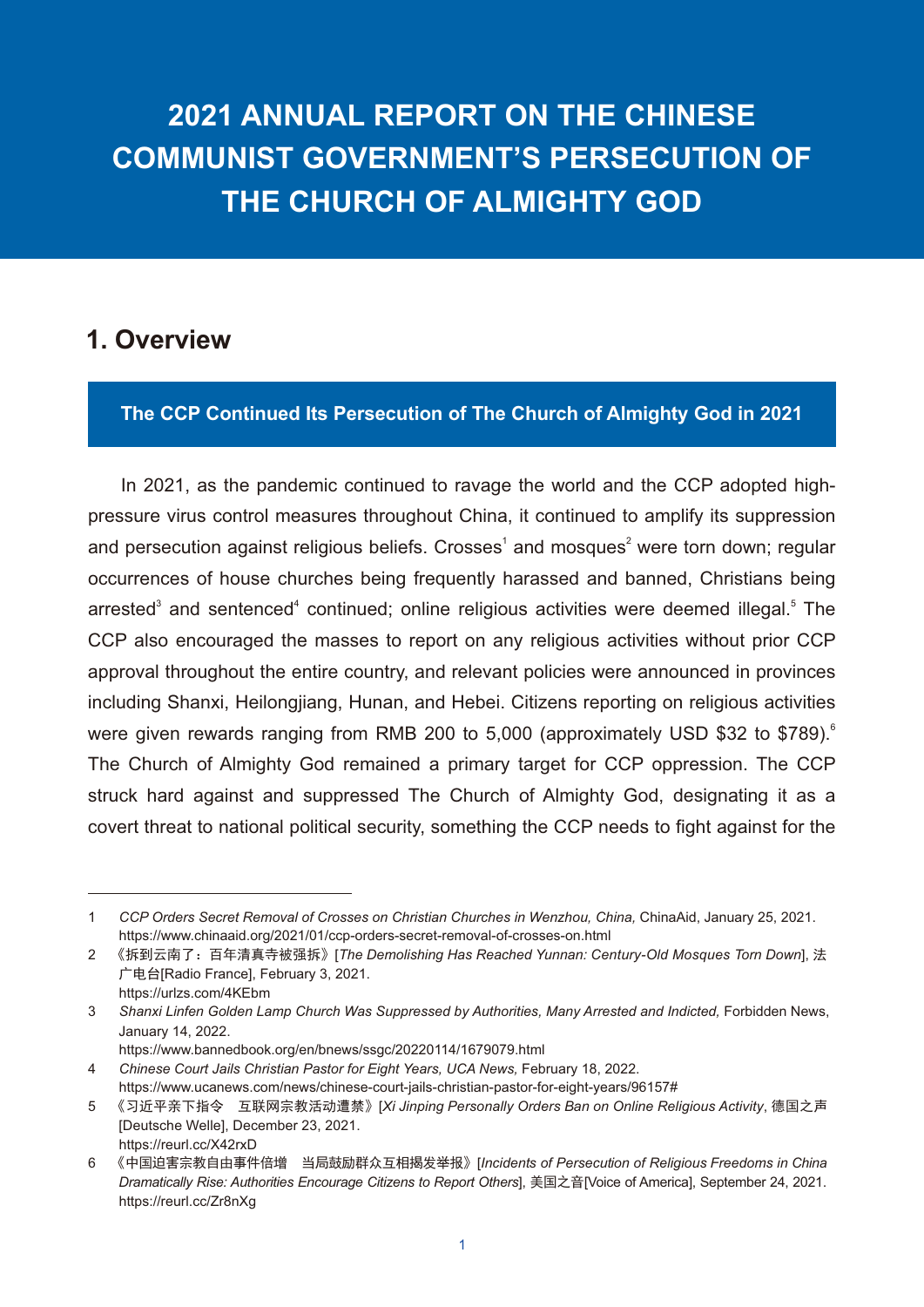people of China and their hearts, attempting to fully wipe out CAG. According to incomplete statistics, just between 2011 and the end of 2021, more than 420,000 CAG Christians were arrested by the Chinese authorities, and the documented number of believers who have died as a result of persecution since the Church's establishment has reached 216.

Incomplete statistics suggest that in 2021, there were at least 68,456 CAG Christians who were directly persecuted by authorities, an increase of 25,649 from 2020. Figures indicate that at a minimum, 11,156 suffered arrest, a 58% increase from 2020; of those arrested, 6,125 were subjected to torture or brainwashing, and 1,452 were given prison sentences. Of those sentenced, 632 received sentences of three years or more, 72 received sentences of seven years or more, and seven were given heavy sentences of 10 years or more. One of those given a very heavy sentence was Jia Panpan, who was sentenced to 13 years. At least 9 Christians were persecuted to death. Additionally, at a minimum 57,300 were subjected to harassment, including being forced to write guarantees to relinquish their faith; being photographed, recorded, and surveilled without their consent; collection of their biological data such as fingerprints, blood samples, and hair; being cut off from basic social security; they and their family members being stripped of their right to employment. The Association for the Defense of Human Rights and Religious Freedom (ADHRRF) has published the information of 3,636 CAG members detained in the year 2021 in their database of prisoners of conscience.<sup>7</sup> A total of at least RMB 250 million (approximately USD \$39.00 million) in assets were appropriated and illegally held from The Church of Almighty God and its members by the CCP in 2021.

The facts demonstrate that the CCP's oppression of religious beliefs continued to steadily increase throughout the pandemic. In US State Department's 2020 International Religious Freedom Report released on May 12, 2021, US Secretary of State Blinken stated that China has broadly criminalized religious expression, and continues to commit crimes against humanity and genocide against Muslim Uyghurs and members of other religious and ethnic minority groups.<sup>8</sup>

<sup>7</sup> *3636 Cases of Arbitrary Arrest and Detention of CAG Christians by CCP,* ADHRRF, February 13, 2022. https://en.adhrrf.org/the-christians-from-the-church-of-almighty-god-arrested-or-persecuted.html

<sup>8</sup> *Secretary Antony J. Blinken on Release of the 2020 International Religious Freedom Report,* US Department of State, May 12, 2021.

https://www.state.gov/secretary-antony-j-blinken-on-release-of-the-2020-international-religious-freedom-report/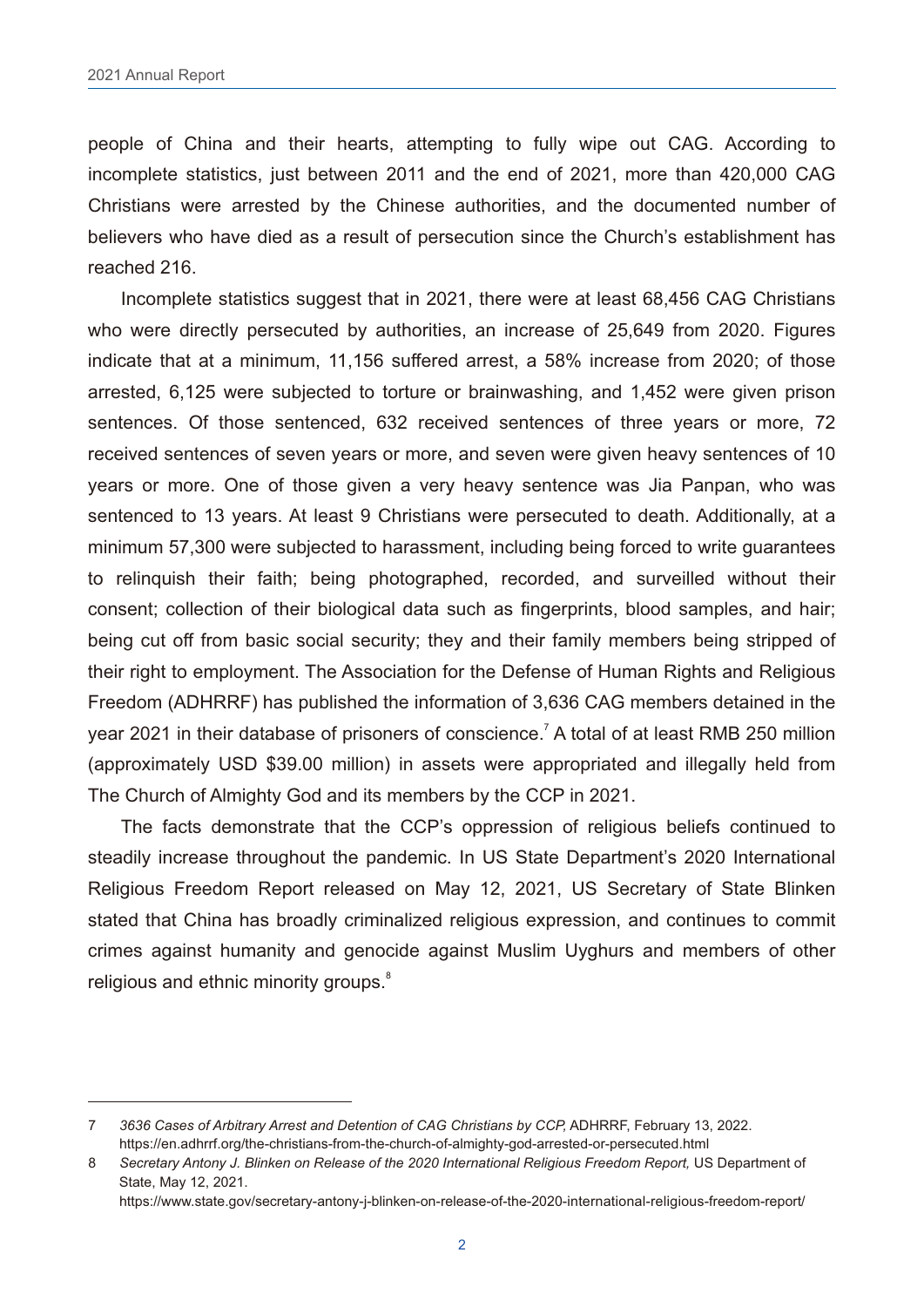#### **2. Summary of the Nature of the CCP's Persecution**

#### **2.1 Multiple Targeted Crackdowns Carried Out, at Least 11,156 Christians Arrested**

Since launching its three-year "All-out War" against The Church of Almighty God in September 2020,<sup>9</sup> the CCP has continued to intensify its persecution of CAG Christians. In 2021, frequent crackdowns targeting CAG were launched in every region nationwide and there was a significant rise in the number of Christians arrested. In the name of maintaining stability, the CCP particularly clamped down on CAG as the CCP celebrated its 100<sup>th</sup> anniversary, leading to the arrests of over 1,000 Christians.<sup>10</sup> According to a document on maintaining stability during the CCP centennial issued by a State Security Office in Shanxi Province, during the CCP anniversary they were to "effectively strengthen surveillance of key persons and strike hard against The Church of Almighty God." Additionally, according to an internal document issued by the CCP on maintaining stability during the Winter Olympics, public security organs were to increase the intensity of their strike against CAG, and "form high-pressure, severe crackdown forces." Out of all provinces in China, the most severe persecution was suffered in Henan; the confirmed number of arrests as of December 31, 2021 was 2,114. The information below represents just a portion of the arrest operations in various provinces and cities throughout China.

From January to March, 2021, at least 750 CAG Christians were arrested in Jiangsu, Henan, and Sichuan Provinces; the police carried out extreme torture in an effort to obtain church information.<sup>11</sup>

On April 12, police in Inner Mongolia's Baotou City launched a unified arrest operation against CAG; over 80 Christians were arrested in just two days.

On June 15, police in Shanxi Province carried out a unified arrest operation against CAG, arresting at least 403 Christians.

On October 15, police in Zhejiang Province's Jinhua City launched a unified arrest operation against CAG; over 119 Christians were arrested, some of which were subjected to brainwashing and conversion.

 <sup>9</sup> Wang Yichi, A 3-Year *"Final Solution" Plan Against The Church of Almighty God,* Bitter Winter, December 30, 2020. https://bitterwinter.org/a-3-year-final-solution-plan-against-the-church-of-almighty-god/

<sup>10</sup> Li Mingxuan, *1000+ Church of Almighty God Members Arrested,* Bitter Winter, June 30, 2021. https://bitterwinter.org/1000-church-of-almighty-god-members-arrested/

<sup>11</sup> *Church of Almighty God: 750 Arrested in Three Months,* ADHRRF, April 28, 2021. https://en.adhrrf.org/Church-of-Almighty-God-750-Arrested-in-Three-Months.html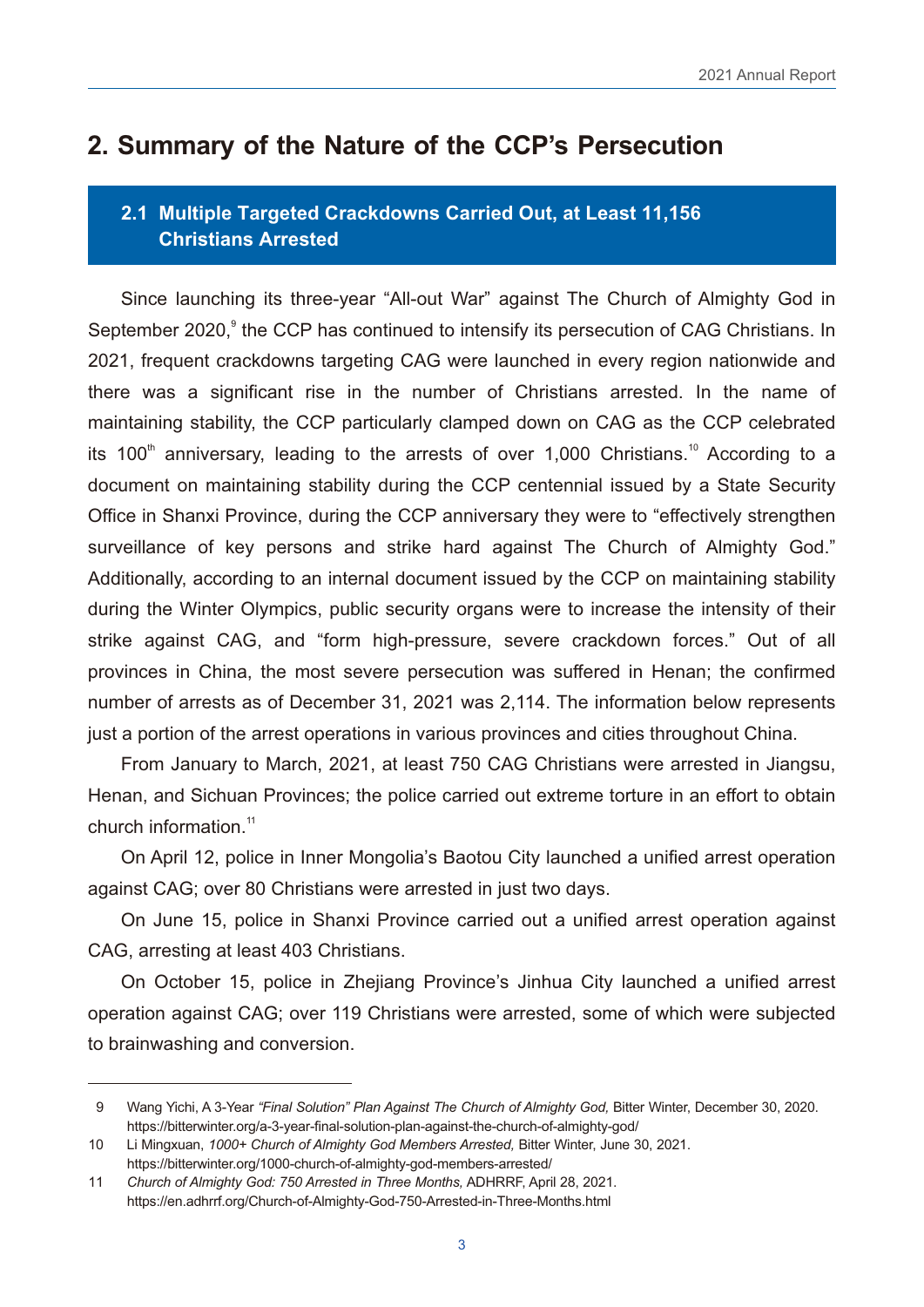From September 19 to October 19, the Public Security Bureau in Pingdingshan City, Henan Province launched its "Operation Thunder" against CAG, in which 59 Christians were arrested, and over 200 Christians were harassed and had their homes searched without their consent.<sup>12</sup>

From October 14 to November 23, 217 Christians were arrested in Guangdong Province.

In October and November, Anhui Province police identified eight counties as key areas for cracking down on CAG, with the goal of arresting every single Christian within them. Within two months, they had arrested at least 364.

In mid-October, police in Yunnan Province launched a unified arrest operation against CAG; at least 222 Christians were arrested.

In November, police in Shandong Province launched a major arrest operation against CAG in cities including Jinan, Qingdao, Yantai, Linyi, and Zaozhuang, arresting at least 210 Christians.

On December 24, police in Hubei's Enshi Prefecture launched a crackdown against CAG; at least 58 CAG Christians were arrested that day.





<sup>12</sup> *Jiang Tao, Church of Almighty God: Another 300+ Arrested in China,* Bitter Winter, December 16, 2021. https://bitterwinter.org/church-of-almighty-god-300-arrested-in-china/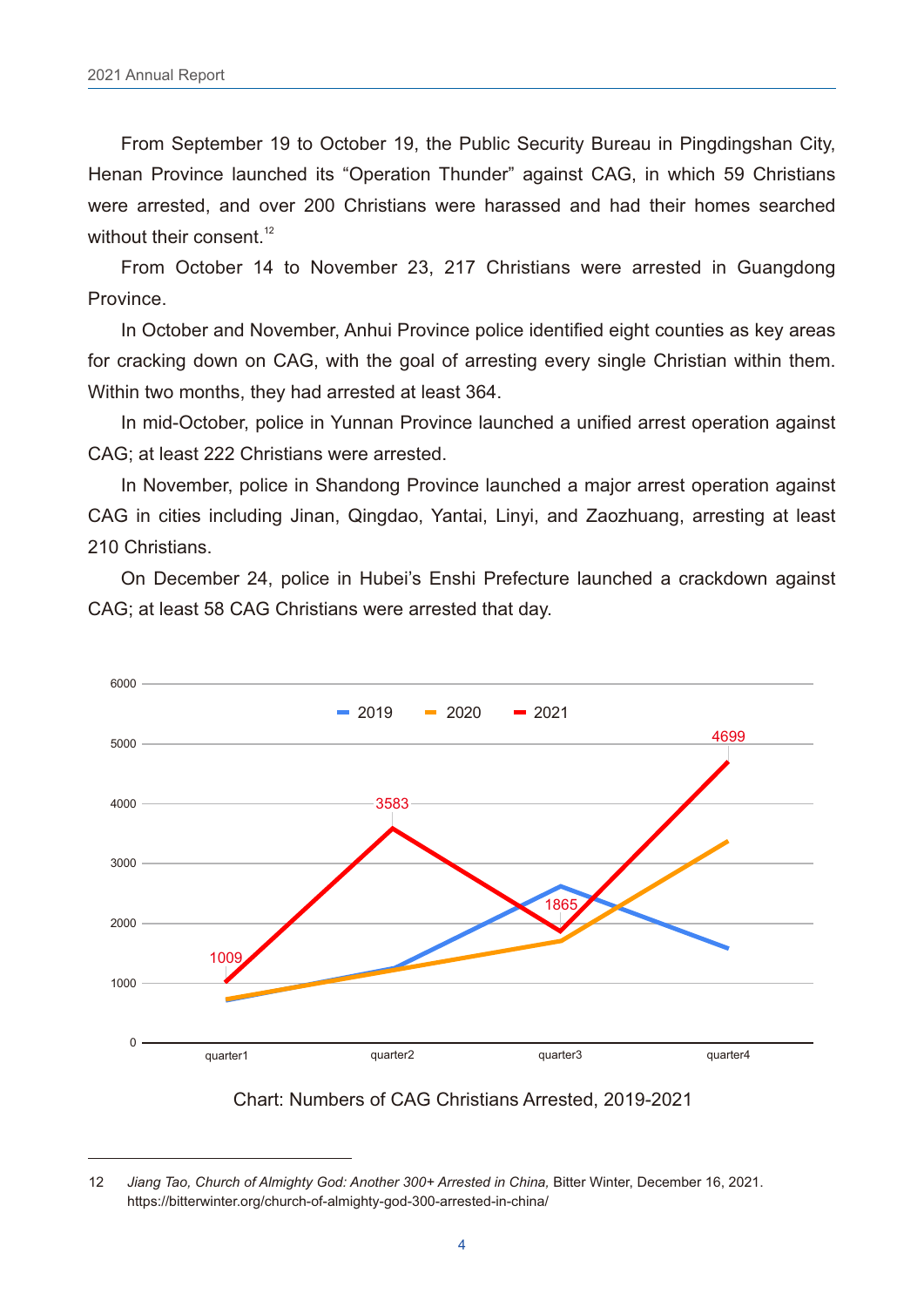Below is a table of incomplete statistics showing numbers of CAG Christians who have been arrested, detained, held in custody, and sentenced throughout 30 provinces (municipalities and autonomous regions) of China.

| Province (Municipality,<br>Aut. Region) | <b>Arrested</b> | <b>Detained</b> | <b>Being Held</b> | Sentenced      |
|-----------------------------------------|-----------------|-----------------|-------------------|----------------|
| <b>Total</b>                            | 11,156          | 5,727           | 2,039             | 1,452          |
| <b>Beijing</b>                          | 42              | 32              | $\bf 8$           | $\overline{1}$ |
| Tianjin                                 | 54              | 22              | 14                | 13             |
| Hebei                                   | 57              | 27              | 13                | $\bf 8$        |
| Shanxi                                  | 913             | 411             | 61                | 85             |
| <b>Inner Mongolia</b>                   | 128             | 74              | 20                | 30             |
| Liaoning                                | 93              | 49              | $\overline{5}$    | 14             |
| Jilin                                   | 150             | 72              | $\boldsymbol{0}$  | 69             |
| Heilongjiang                            | 236             | 86              | $\boldsymbol{8}$  | 3              |
| Shanghai                                | 31              | 20              | $\boldsymbol{0}$  | $\overline{1}$ |
| Jiangsu                                 | 745             | 278             | 128               | 122            |
| Anhui                                   | 1106            | 448             | 156               | 85             |
| Zhejiang                                | 496             | 183             | 78                | 57             |
| Fujian                                  | 196             | 107             | 15                | 13             |
| Jiangxi                                 | 267             | 182             | 50                | 109            |
| Shandong                                | 934             | 472             | 193               | 453            |
| Henan                                   | 2,114           | 1,282           | 238               | 127            |
| Hubei                                   | 242             | 166             | 65                | 73             |
| Hunan                                   | 60              | 21              | $\overline{8}$    | $\overline{7}$ |
| Guangdong                               | 721             | 544             | 378               | 37             |
| Guangxi                                 | 120             | 87              | $\overline{5}$    | $\bf 8$        |
| Hainan                                  | 12 <sub>2</sub> | 12              | $\overline{4}$    | $\mathbf 0$    |
| Chongqing                               | 75              | 35              | $\overline{5}$    | $\overline{7}$ |
| Sichuan                                 | 740             | 332             | 182               | 70             |
| Guizhou                                 | 444             | 169             | 84                | $\overline{4}$ |
| Yunnan                                  | 757             | 379             | 237               | 36             |

#### Table 1: Numbers of CAG Christians Arrested, Detained, Sentenced and Remaining in Custody in 2021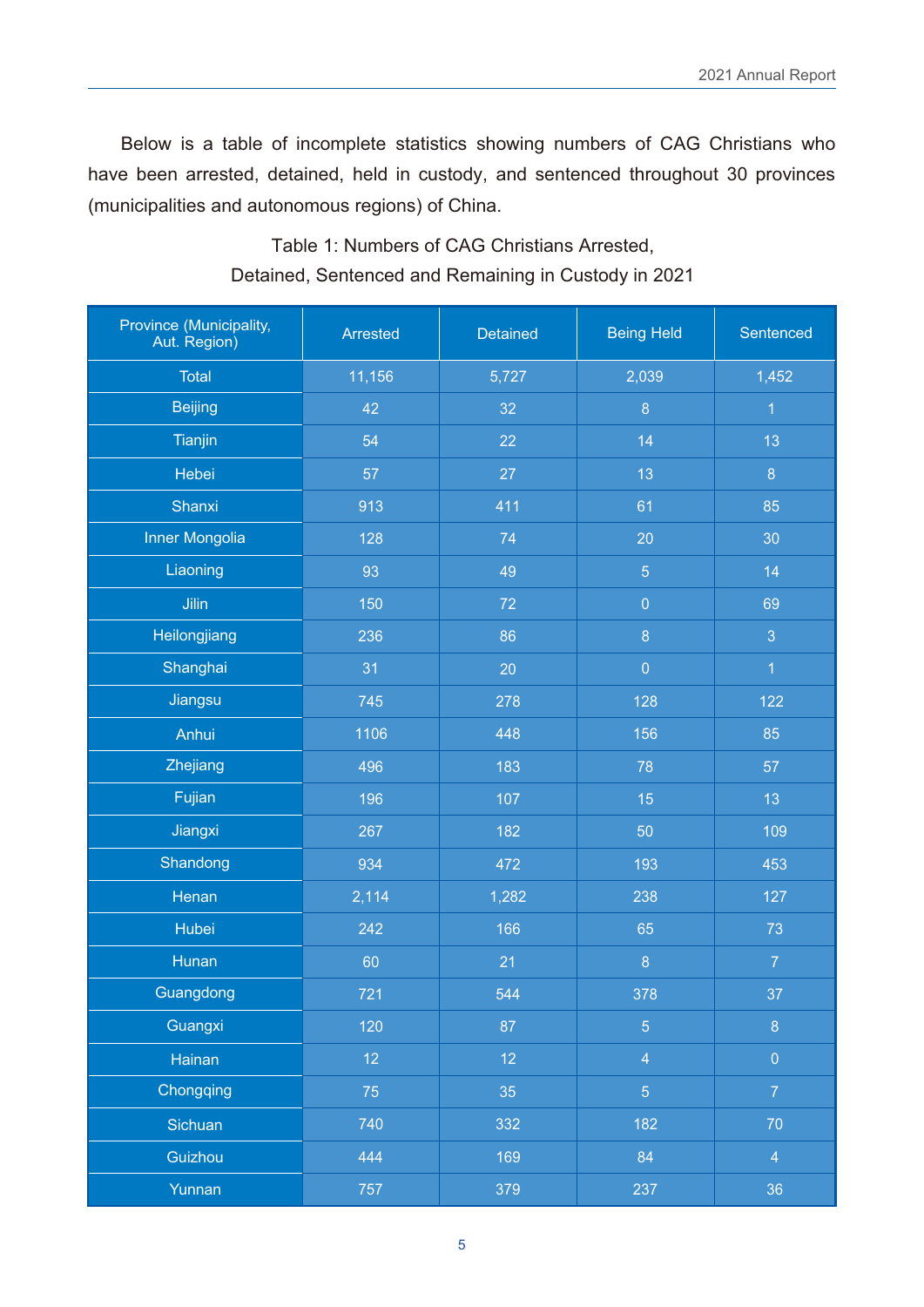| Province (Municipality,<br>Aut. Region) | Arrested          | <b>Detained</b>   | <b>Being Held</b> | Sentenced         |
|-----------------------------------------|-------------------|-------------------|-------------------|-------------------|
| Shaanxi                                 | 214               | 124               | 46                | 12                |
| Gansu                                   | 74                | 38                | 12                |                   |
| Qinghai                                 | 79                | 48                | 11                | 0                 |
| Ningxia                                 | 56                | 27                | 15                |                   |
| Xinjiang                                | No data available | No data available | No data available | No data available |

#### **2.2 Christians Arrested and Brutally Tortured by the CCP, at Least Nine Persecuted to Death**

Incomplete statistics indicate that in 2021, at least nine CAG Christians died as a result of CCP persecution. Some died due to violent brainwashing techniques; some were subjected to abuse and torture while imprisoned, developed conditions but weren't allowed to be treated, and died as their conditions deteriorated; some were unable to withstand the CCP's various tactics of forcing them to reveal information on the church, and then hanged themselves; and more.

Table 2: Brief Information of CAG Christians Persecuted to Death in 2021 (Incomplete)

| No.            | <b>Name</b> | <b>Sex</b> | Year of<br><b>Birth</b> | <b>Native</b><br><b>Place</b> | <b>Date</b><br>of Arrest | <b>Date</b><br>of Death | <b>Circumstances of Death</b>                                                                                                                                                                                                             |
|----------------|-------------|------------|-------------------------|-------------------------------|--------------------------|-------------------------|-------------------------------------------------------------------------------------------------------------------------------------------------------------------------------------------------------------------------------------------|
|                | Li Wenjing* | F          | 1961                    | Chongqing                     | Sep 25, 2014             | Mar 4, 2021             | Sentenced to 8 years for her faith, died while<br>serving time. Her body's face was swollen,<br>there was bruising on her left forehead and<br>below her right ear.                                                                       |
| $\overline{2}$ | Peng Hong*  | F          | 1965                    | Sichuan                       | May 23, 2021             | Nov 18, 2021            | Arrested because of her faith, she was<br>abused during her detention to the point of<br>illness and death. Her body revealed<br>bruising, her left wrist was dark purple with a<br>wound.                                                |
| 3              | Hu Zhibin*  | M          | 1953                    | Hubei                         | Oct 30, 2018             | Nov 7, 2021             | After his arrest, police tortured him for two<br>days and three nights to extract a<br>confession. He was abused during detention<br>and died as his condition deteriorated due to<br>not receiving necessary medical treatment.          |
| 4              | Du Mingwei* | M          | 1957                    | Sichuan                       | Aug 6, 2021              | Aug 15, 2021            | Arrested for his faith, he was then held in a<br>hotel where he was subjected to<br>brainwashing and conversion. When he died<br>on the eighth day, the skin on his face was<br>dark and there was a strangulation mark at<br>the larynx. |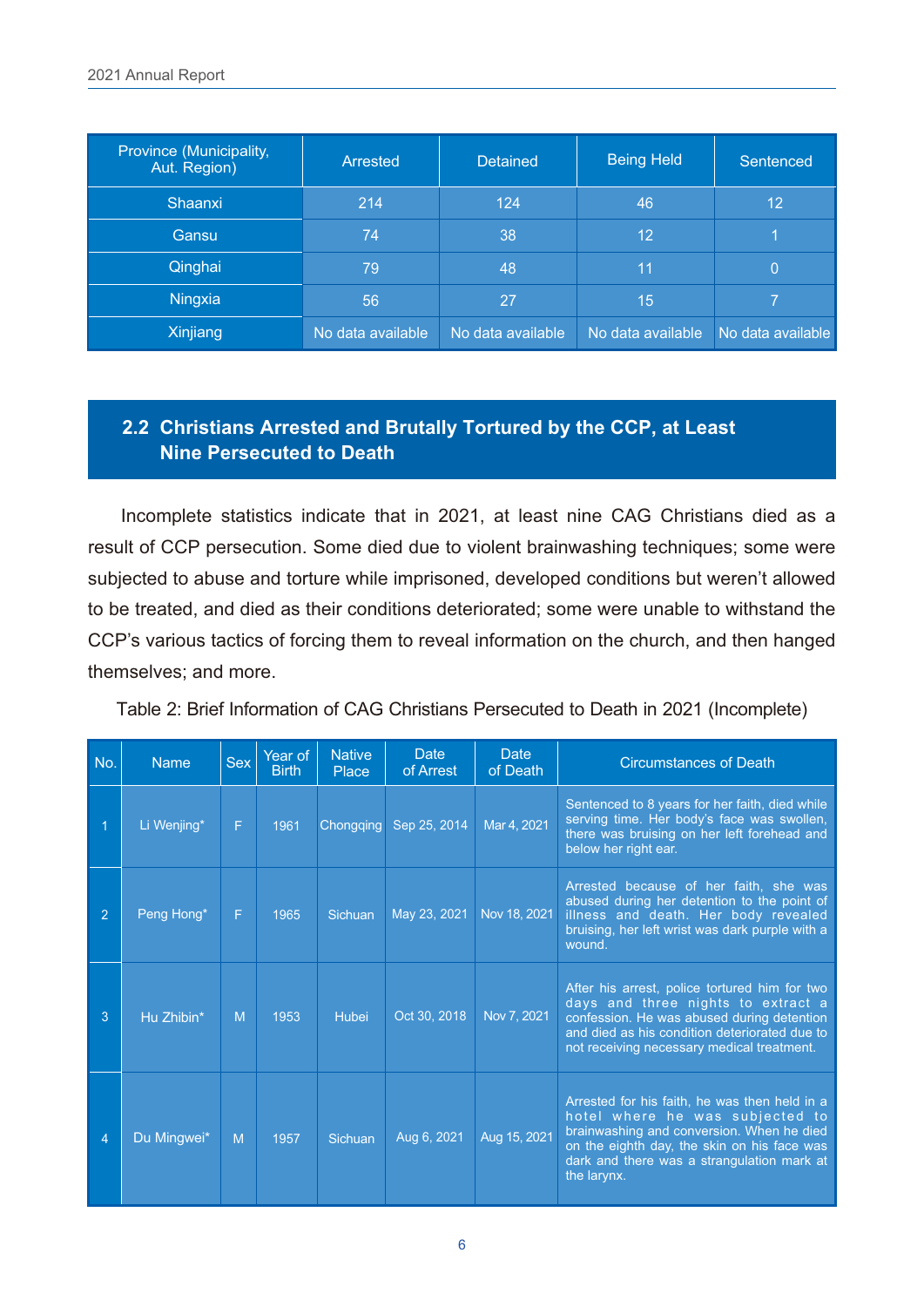| No.            | <b>Name</b>   | Sex | Year of<br><b>Birth</b> | <b>Native</b><br>Place | <b>Date</b><br>of Arrest | <b>Date</b><br>of Death | <b>Circumstances of Death</b>                                                                                                                                                                                                                                                                                          |
|----------------|---------------|-----|-------------------------|------------------------|--------------------------|-------------------------|------------------------------------------------------------------------------------------------------------------------------------------------------------------------------------------------------------------------------------------------------------------------------------------------------------------------|
| 5              | Qin Dafu      | M   | 1963                    | Chongqing              | Aug 23, 2018             | Jun 23, 2021            | Sentenced to three years, two months for his<br>faith, abused while detained, and due to not<br>receiving necessary medical treatment, died<br>as his condition deteriorated.                                                                                                                                          |
| 6              | Chu Qingming* | M   | 1971                    | Shandong               | Dec 15, 2020             | Oct 6, 2021             | Sentenced to four years for his faith, he was<br>abused during detention and died from<br>illness.                                                                                                                                                                                                                     |
| $\overline{7}$ | Shen Xinyi*   | F   | 1969                    | Tianjin                | Jun 29, 2018             | Apr 5, 2021             | Arrested in spite of heart problems and then<br>sentenced to four years and six months,<br>leading to the deterioration of her previously<br>controlled condition and her subsequent<br>death.                                                                                                                         |
| 8              | Li Hong*      | F   | 1959                    | Henan                  | Mar 30, 2017             | <b>Mar 2021</b>         | Sentenced to seven years for her faith. She<br>died after her medical condition worsened<br>due to an inability to obtain treatment during<br>detention.                                                                                                                                                               |
| 9              | Liu Zhilin    | M   | 1951                    | Henan                  | Sep 9, 2021              | Sep 11, 2021            | Arrested for his faith. The CCP blackmailed<br>him into divulging information on the church,<br>threatening to take away his family's basic<br>livelihood and strip future generations of<br>their right to attend university. Unable to<br>withstand pressure from both the CCP and<br>his family, he hanged himself. |

#### **2.3 At Least 1,452 Christians Sentenced, the CCP Hands Out Harsh Sentences**

Incomplete statistics indicate that in 2021, at least 1,452 CAG Christians were sentenced on charge of "using a cult organization to undermine the enforcement of the law" for participating in religious activities, or having religious materials in their home. Of them, 632 were sentenced to three years or more and 72 were sentenced to seven years or more; CAG Christian Jia Panpan in Xinjiang was sentenced to 13 years for her faith. The greatest number of convictions were made in Shandong Province, where 453 CAG Christians were sentenced. On January 28, 2021, the Tongxu County Court of Henan Province gave harsh sentences to five CAG Christians who had been detained for nearly one year; two had participated in basic church administrative work and evangelism, one of which was sentenced to seven years six months, the other to seven years; a husband and wife who had provided a venue for gatherings were sentenced respectively to seven years six months, and four years. On September 25, 2021, 48 CAG Christians in Jinan City,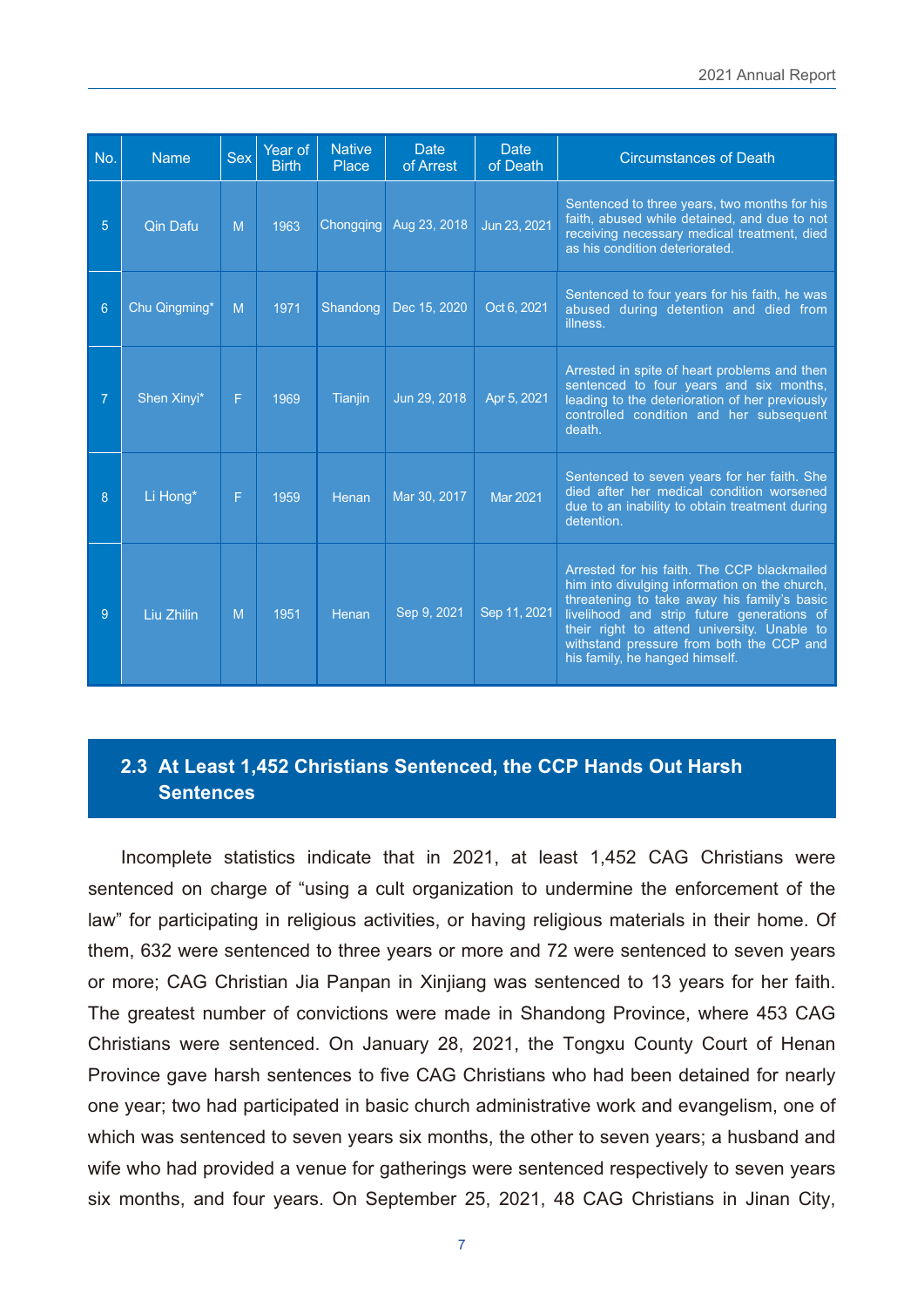Shandong Province were given a collective sentence.<sup>13</sup> On November 3, 2021 in Shiyan City, Hubei Province, 26 CAG Christians were collectively sentenced, including Xue Mingli, who was sentenced to seven years and six months for writing an essay about her experience with faith; Zhang Xuefen and Zhao Mingxia were sentenced to seven years for managing the church's administrative work; Chen Yang'e was sentenced to seven years for sending religious books to Christians. Of the 3,636 CAG Christians in detention in 2021 as published by the Association for the Defense of Human Rights and Religious Freedom  $(ADHRRF)$ ,<sup>14</sup> 3,026 were female, accounting for 83%, and 55 of them were given sentences of 10 years or more.

#### **2.4 Brainwashing Tactics Adopted to Force Christians Into Giving Up Their Faith**

"Brainwashing and conversion" is a key focus in the CCP's work to force Christians to give up their faith. After arrest, many Christians are put into "legal education centers" or hotels where brainwashing is forced upon them. Many undergo brutal torture when they refuse to give up their faith. Authorities in Shanxi employ particularly violent brainwashing tactics against Christians. Reportedly, in the latter half of 2021, police in Shanxi Province successively imprisoned more than 500 CAG Christians in brainwashing facilities named "Care Centers." In order to convert these Christians, police force them to watch videos of praising the Communist Party and read materials blaspheming God every day; they demand that they sign declarations of renouncing their faith, and are subjected to abuse and torture if they refuse. This may include withholding of meals, sleep deprivation, being made to stand for long periods of time as punishment, choking them by placing plastic bags over their heads, and so on. Many Christians serving prison time are also subjected to brainwashing.

Liu Li\*, a 30-year-old female and a CAG Christian from Henan Province, received a sentence of three years six months for her faith in God. She was released in March 2021 after serving her full sentence. The police subjected her to brainwashing and conversion during her imprisonment in an effort to force her to give up her faith. The prison guards

<sup>13</sup> Wang Yichi, *600 Church of Almighty God Members Sentenced in 2021,* Bitter Winter, November 3, 2021. https://bitterwinter.org/600-church-of-almighty-god-members-sentenced-2021/

<sup>14</sup> *3636 Cases of Arbitrary Arrest and Detention of CAG Christians by CCP,* ADHRRF, February 13, 2022. https://en.adhrrf.org/the-christians-from-the-church-of-almighty-god-arrested-or-persecuted.html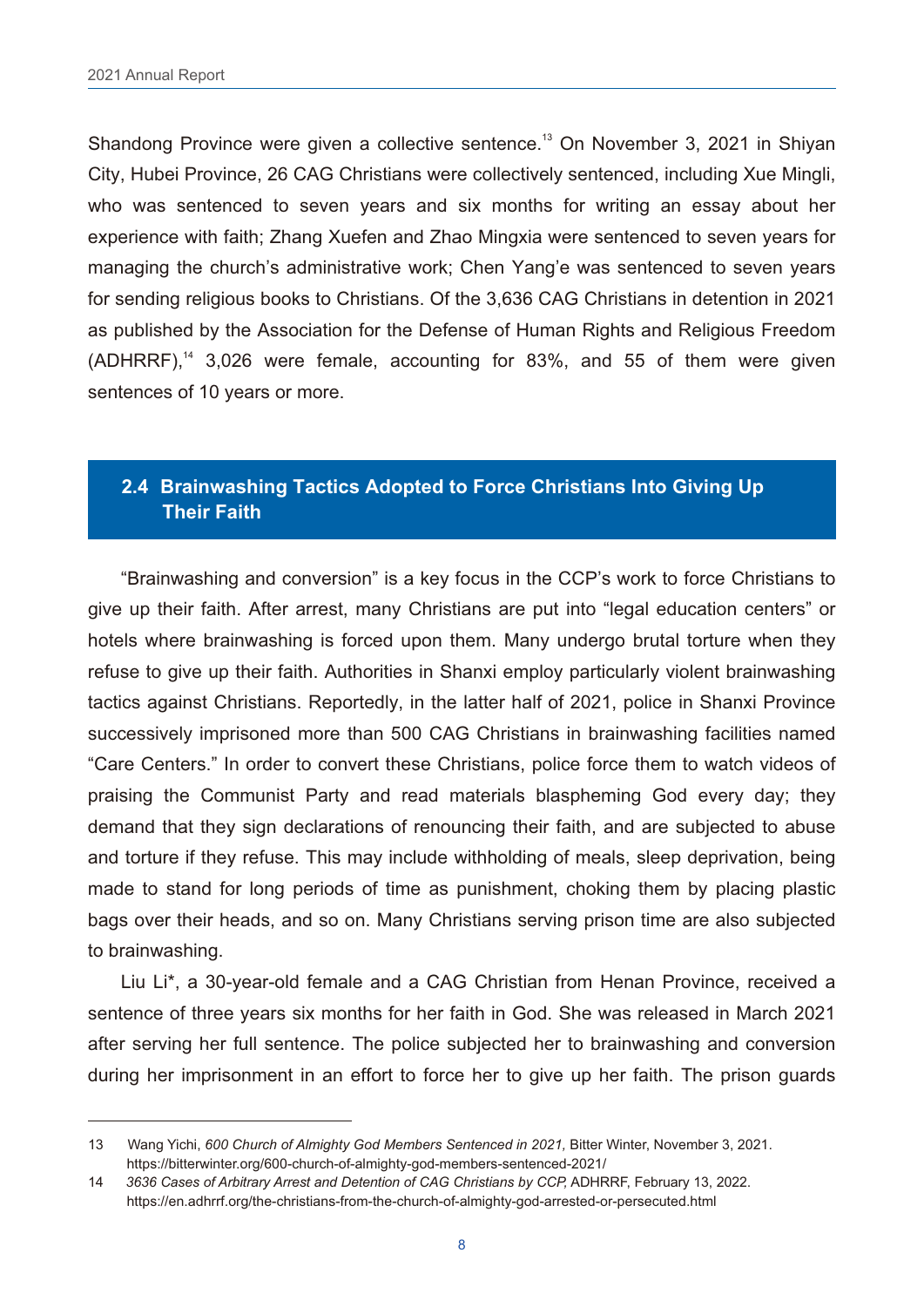arranged for two "escorts" to accompany her 24 hours a day to keep watch over her, maltreating and tormenting her. These escorts forced Liu Li to remain in a squatting position from 5 a.m. until 12 a.m. without the slightest movement for four consecutive days, during which time they didn't provide her with water, only allowed her one small bite of food for each meal, and wouldn't allow her to use the bathroom, causing her to soil herself. The escorts would often grab her by the hair and slap her on the side of the head, and then kick her after she'd become dizzy. They would slam her head against an iron bedframe and whip her on her back and arms with plastic coat hangers. This kind of abuse and torture went on for nine months. She was made to squat as punishment many times, leaving her legs swollen and numb, and the tendons in the back of her heel felt as if they were about to snap. To this day, her legs are sore and weak and she has pain in her knees $15$ 

Li Xiaoyang\*, female, born in 1976, is a CAG Christian from Jiangxi Province. On September 7, 2018, six police officers burst into her home and arrested her, taking her to a hotel for secret interrogations. They forced her to stand continuously for seven days and nights without letting her sleep. When she refused to give up information on the church, the police slapped her in the face, knocking her teeth loose. Li Xiaoyang was given a sentence of three years after being held in a detention house for a year and three months. While she served her time, the prison guards ordered two escorts to abuse and torment her in an attempt to have her renounce her faith. The escorts forced her to stand as punishment from 5 a.m. to 12 a.m. every day for up to two months. During that time, they also withheld meals and did not allow her access to the restroom. When Li Xiaoyang still wasn't willing to give up her faith, the escorts ordered her to squat on one foot for one hour, after which they bound her hands together and hung her from a bed frame. She was tortured this way for nearly two months. In February 2021, she refused to put her fingerprint on materials blaspheming God; five or six prisoners showered her with blows, forcefully pressing her thumb down onto the paper. They then tied her by the wrists and hung her from a shelf for one day and one night; her hands were left black and blue. As Li Xiaoyang continued to hold her faith, the prison guards ordered six or seven other prisoners to take turns beating her for an hour or more, smacking her face with the soles of their shoes and kicking her in the head. In September 2021, Li Xiaoyang had served her sentence and was released. The torture she suffered left her with frequent headaches and

<sup>15</sup> *Christian Arrested, Sentenced, Subjected to Torture and Forced Indoctrination,* ADHRRF, December 31, 2021. https://en.adhrrf.org/Christian-Arrested-Sentenced-Subjected-to-Torture-and-Forced-Indoctrination.html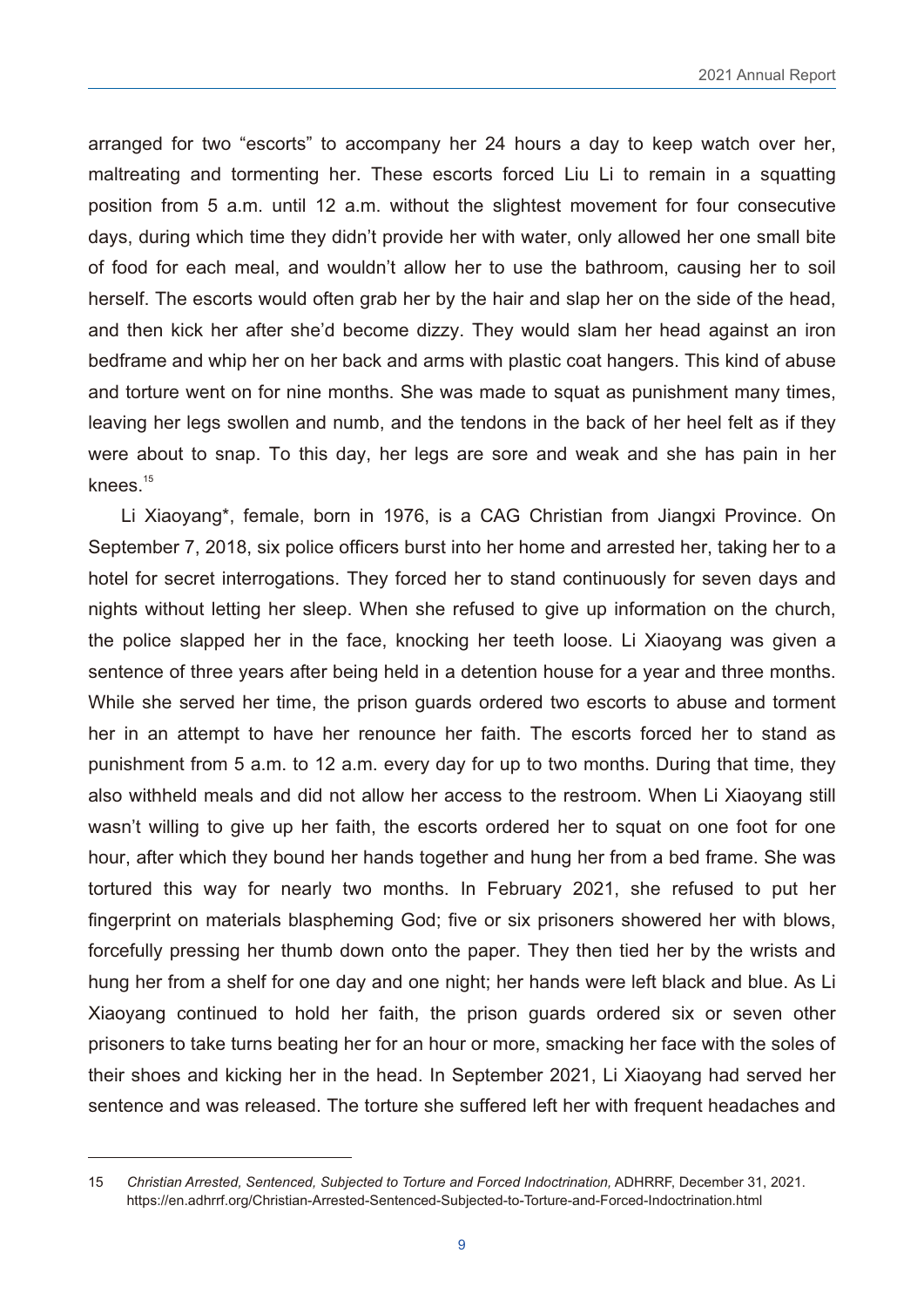a deterioration in memory; she has weakness in her right hand and the thumb is numb, with no sensation.<sup>16</sup>

#### **3. Conclusion**

It is widely known that the Chinese Communist Party is an atheistic, dictatorial political party that vociferously denies the existence of God. Since coming to power, the CCP has continuously repressed and oppressed Christians and Catholics. Particularly since Xi Jinping became the chairman, the CCP's persecution of religious beliefs has reached a peak, and it is eager to entirely wipe out all religions and turn China into a godless place. The Church of Almighty God has been expanding rapidly for the last three decades; more and more people are accepting Almighty God and His kingdom gospel has spread to many countries of the world. This is terrifying for the CCP. It sees CAG as a thorn in its eye, a thorn in its side, and has issued many confidential documents regarding suppressing the Church, proclaiming "Troops won't be withdrawn until the purge is complete." Thousands upon thousands of CAG Christians have been sentenced and imprisoned, and suffered relentless torture and abuse in prison; some have undergone brainwashing while kept in hotels. This brutal persecution has been both physically and mentally traumatic for Christians, and cases resulting in disability and death are not uncommon. Although there are nonstop disasters across all of China, the people struggle with basic needs, there is absolute chaos within the CCP, and its very power is in jeopardy, it still continues to oppress The Church of Almighty God, regardless of everything. It is clear that the CCP will not rest in its persecution of Christians until the day of its demise. Its savage goal is to completely wipe out each and every Christian. We have obtained and are releasing these facts on the persecution of CAG Christians in order to protect the fundamental human right of religious freedom, and to gain the assistance of the international community and human rights organizations.

<sup>16</sup> *Christian Imprisoned, Tortured for Her Belief,* ADHRRF, February 16, 2022. https://en.adhrrf.org/Christian-Imprisoned-Tortured-for-Her-Belief.html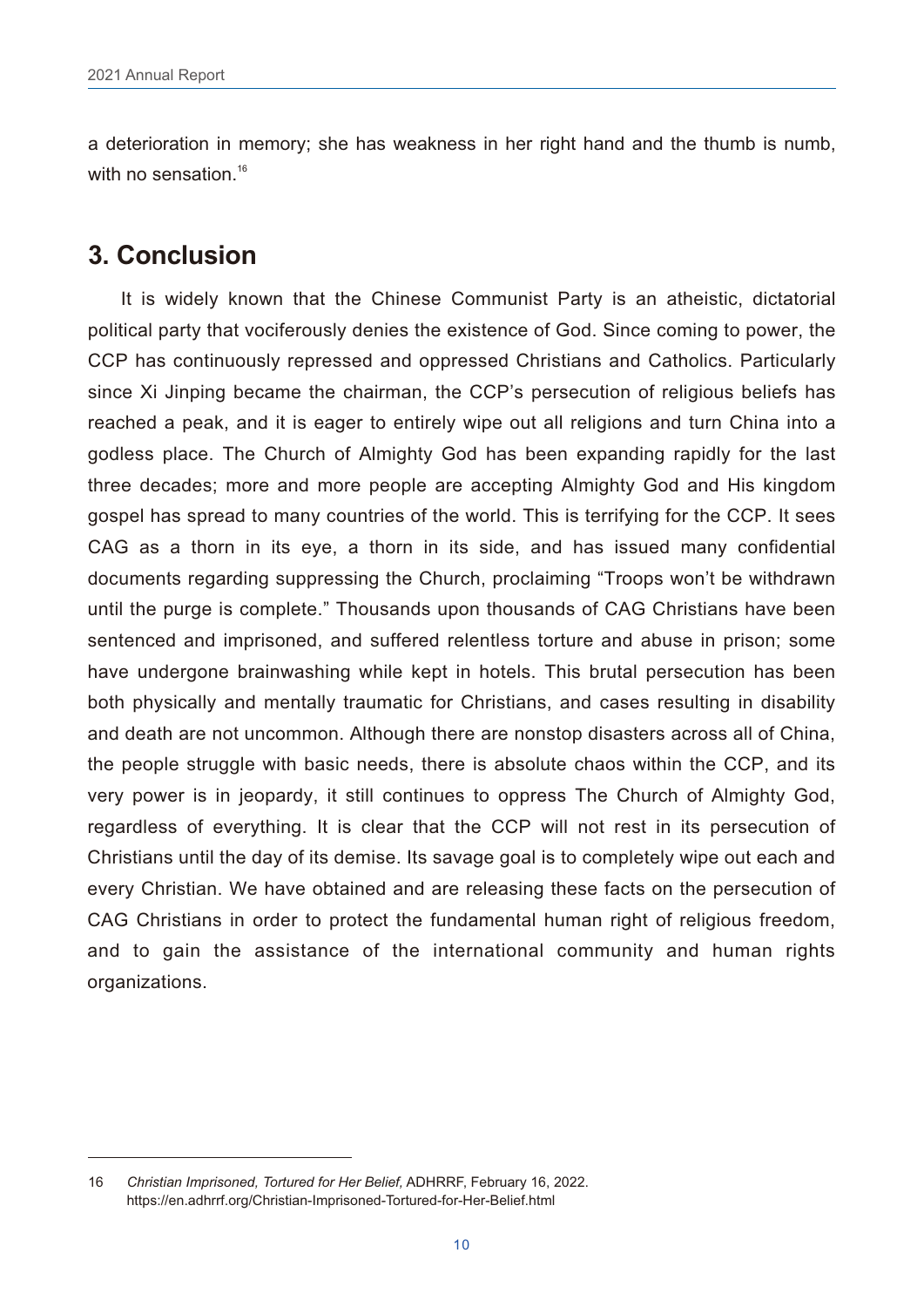

#### **Annex: 11 Selected Typical Cases in 2021**

1. Qin Dafu, male, born in 1963 in Chongqing City, was a CAG Christian. He was arrested on August 23, 2018 while attending a gathering in a rental house in Pengshui County, Chongqing. During his interrogation, he was viciously beaten by police when he was unwilling to give up information on the church. Over two months later, he was transferred to the Nanchuan Detention House in Chongqing. On December 2, 2019, Qin Dafu was given a sentence of three years and two months for his faith in God. While serving time, his relatives were turned away by prison guards when they attempted to visit him. In May 2021, his family received an unexpected call from prison guards informing them that Qin Dafu had developed lung cancer and his condition was serious. Reportedly, he was in good health prior to his arrest and had no symptoms of lung cancer. His family rushed to the prison to handle procedures for medical parole, but the prison guards created such great difficulties that they were unable to complete the complex procedures in a single visit. Before they had completed the formalities, they received another call from prison guards on June 23 notifying them that Qin Dafu had died that day. When they went to view his body at the mortuary, they could hardly recognize him. Once a 75-kg man, he had become just a bag of bones and his abdomen was extremely concave. It is simply unknowable what sort of abuse and torture Qin Dafu suffered in prison.<sup>17</sup>

<sup>17</sup> *Christian Dies of Illness From Suspected Mistreatment in Prison,* ADHRRF, December 26, 2021. https://en.adhrrf.org/Christian-Dies-of-Illness-from-Suspected-Mistreatment-in-Prison.html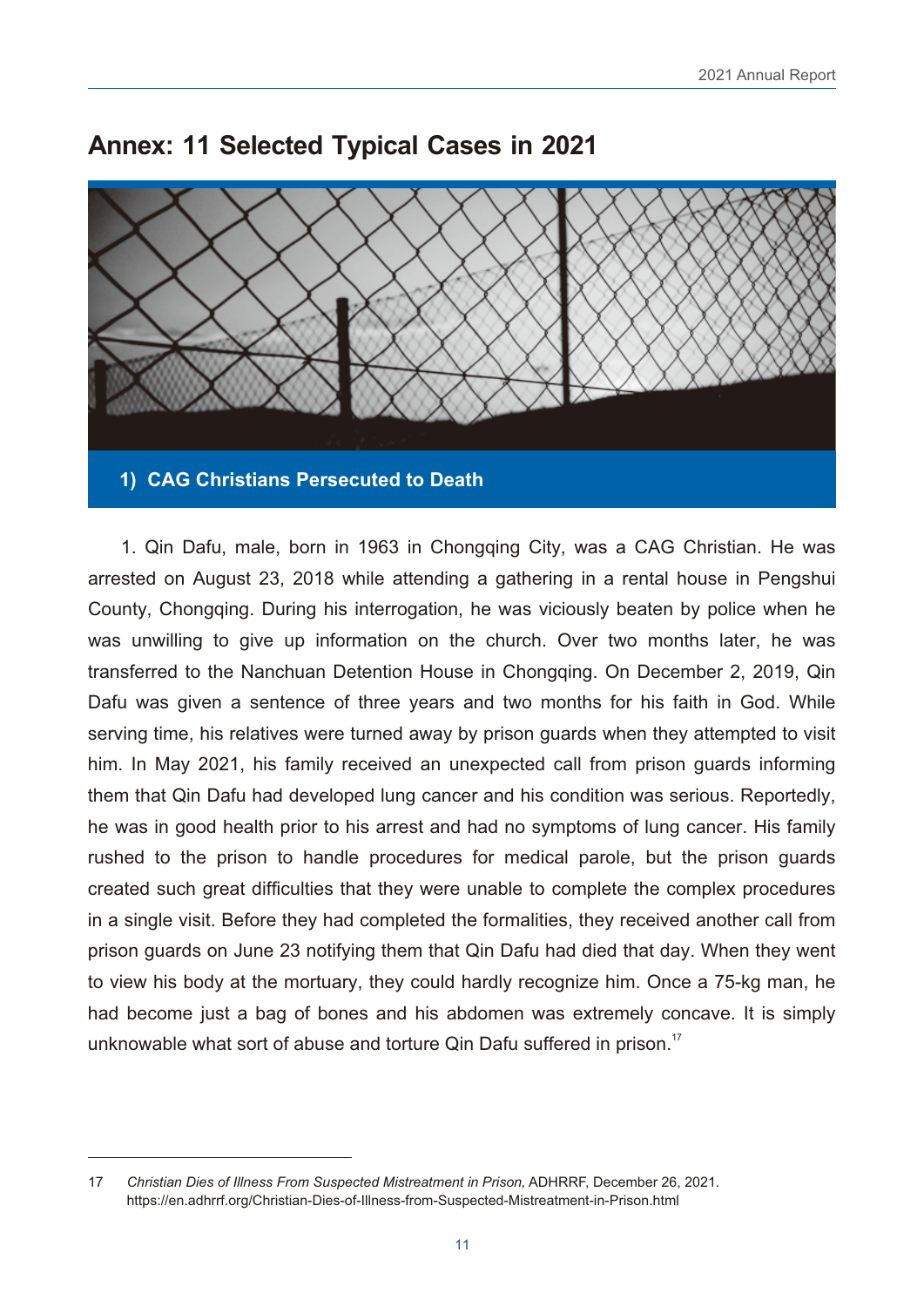2. Chu Qingming\*, male, was born in 1971 and was from Shandong Province. He was a CAG Christian. In December 2020, six police officers burst into his home, arrested him, and forcefully confiscated more than RMB 40,000 (approximately USD \$6,316) of his personal funds. Finding a list of church personnel in his home, they concluded that he held an important position in the church and held him in a detention house, not allowing any family visits. Chu Qingming was beaten and abused by a cell head while detained. He was given a four-year sentence for his faith in God in August 2021. On October 6, 2021, his family received an unexpected call from the detention house, notifying them that Chu Qingming was in critical condition and had been sent to the hospital for emergency treatment. When they arrived at the hospital, he was already dead. His entire body was swollen and it was ice cold. The doctor declared the cause of death to be a heart attack. According to informed sources, Chu Qingming was already dead when he was taken to the hospital, but the detention house guards told the medical personnel, "Give him emergency treatment even though he's dead. Otherwise, we will be held responsible." Left with no choice, the medical staff intubated Chu Qingming to give the appearance of a rescue attempt. Prior to his arrest, he had never had any heart problems, leading his family members to doubt the conclusion offered by the hospital. Believing that Chu Qingming was mistreated and tortured while incarcerated, they wanted to seek a lawyer and file charges, but were forced to give up under police threats. Ultimately, the detention house paid them compensation of RMB 100,000 (approximately USD \$15,791), and the murder case was hastily closed.<sup>18</sup>

3. Hu Zhibin\*, male, was born in 1953 and came from Hubei Province; he was a CAG Christian. He was arrested while in a gathering in late October 2018. In an effort to obtain information on the church, police handcuffed him to a tiger bench and interrogated him in turns for two days and three nights, not allowing him to sleep. They then transferred him to the county detention house. There, the police ordered him to sit on a small stool from 7 a.m. to 9 p.m. every day and withheld portions of food from him; this torture continued for as long as 15 months. This long-term maltreatment left Hu Zhibin's whole body swollen and weak; his feet were too swollen to wear shoes, and he was too bloated to get food down. His multiple requests to the police for medical attention were categorically refused. The police finally sent him for medical attention on

<sup>18</sup> *Christian Dies During 4-Year Detention for His Faith in God,* ADHRRF, January 20, 2022. https://en.adhrrf.org/Christian-Dies-During-4-Year-Detention-for-His-Faith-in-God.html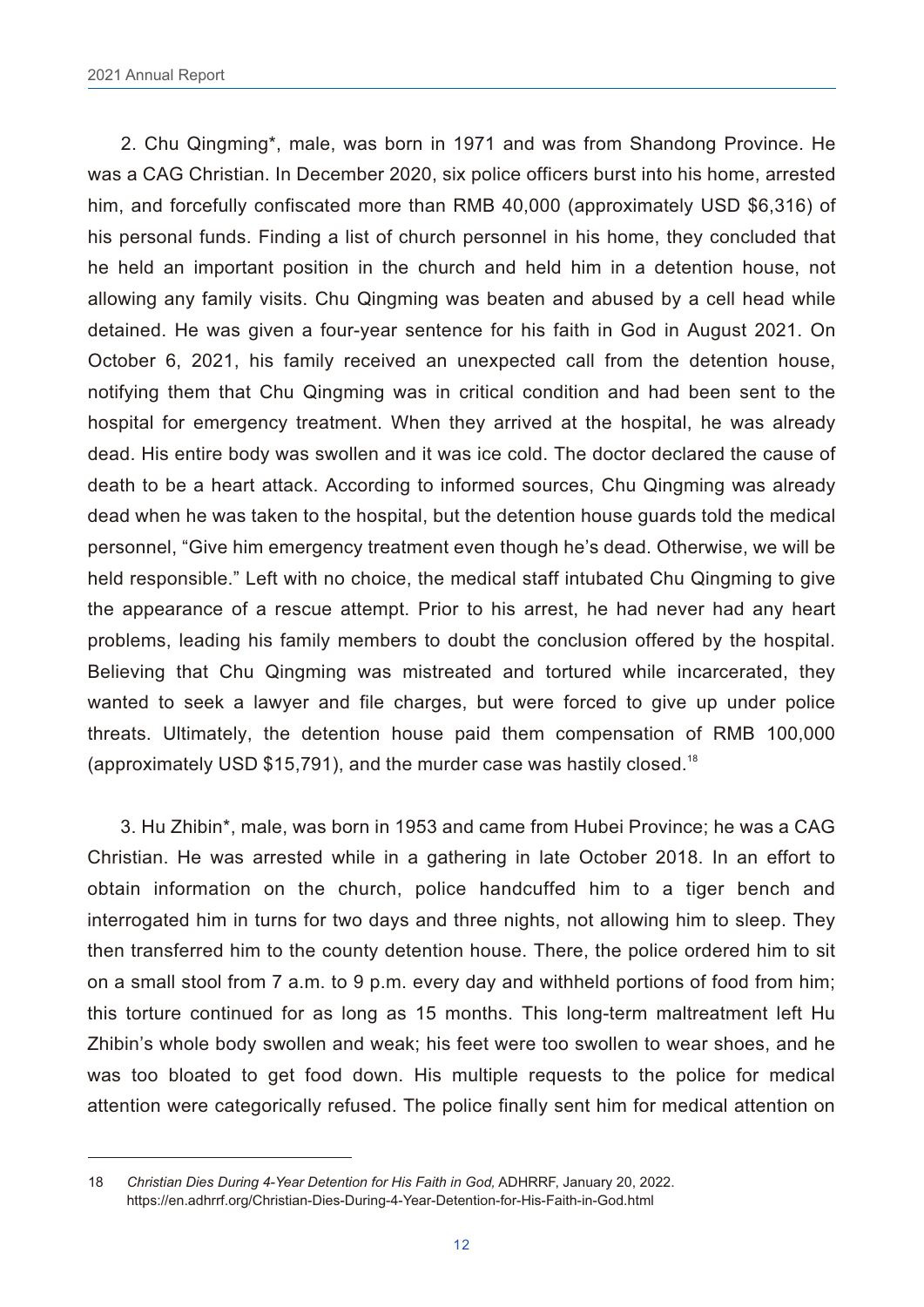February 23, 2020, having become afraid he would die in the detention house. Examinations showed liver cirrhosis and severe anemia. After three days in the hospital, Hu Zhibin's life was still in danger; the police notified his family to pick him up and take him home. His condition started to improve under his family's attentive care, but four months later, he was arrested once again and sentenced to a five-year term. In late September 2021, Hu Zhibin's family received a call from prison guards notifying them that he was seriously ill, but they would not allow any visits. Early morning on November 7, Hu Zhibin passed away, severely ill. His family asked the police why they wouldn't allow visits or allow him to recover his health at home, considering the seriousness of his condition. Police dodged the family's questions with various excuses, denying any responsibility.<sup>19</sup>

4. Du Mingwei\*, male, was born in 1957 and came from Sichuan Province. He was a CAG Christian. On August 6, 2021, he was arrested because of his faith in God, and was taken to a hotel for brainwashing and conversion the next day. On August 15, his family received a phone call from police notifying them that he had died that morning at 6 a.m. They rushed to the hotel as soon as they received the news, to inquire after the cause of death; police said Du Mingwei had used a meter-long length of a cellphone charging cable to hang himself. When they went to the Public Security Bureau to demand an explanation, the police claimed he had fallen ill. When his family expressed a desire to investigate the cause of Du Mingwei's death, police forcefully suppressed the issue and threatened the family that if they didn't come to a private agreement, the next three generations of their family would be barred from attending university, joining the military, or joining the civil service. Left with no recourse, they reached a private agreement and had Du Mingwei's body cremated.

<sup>19</sup> *Christian Dies of Illness From Mistreatment in Custody After Arrested for His Faith,* ADHRRF, January 20, 2022. https://en.adhrrf.org/Christian-Dies-of-Illness-from-Mistreatment-in-Custody-After-Arrested-for-His-Faith.html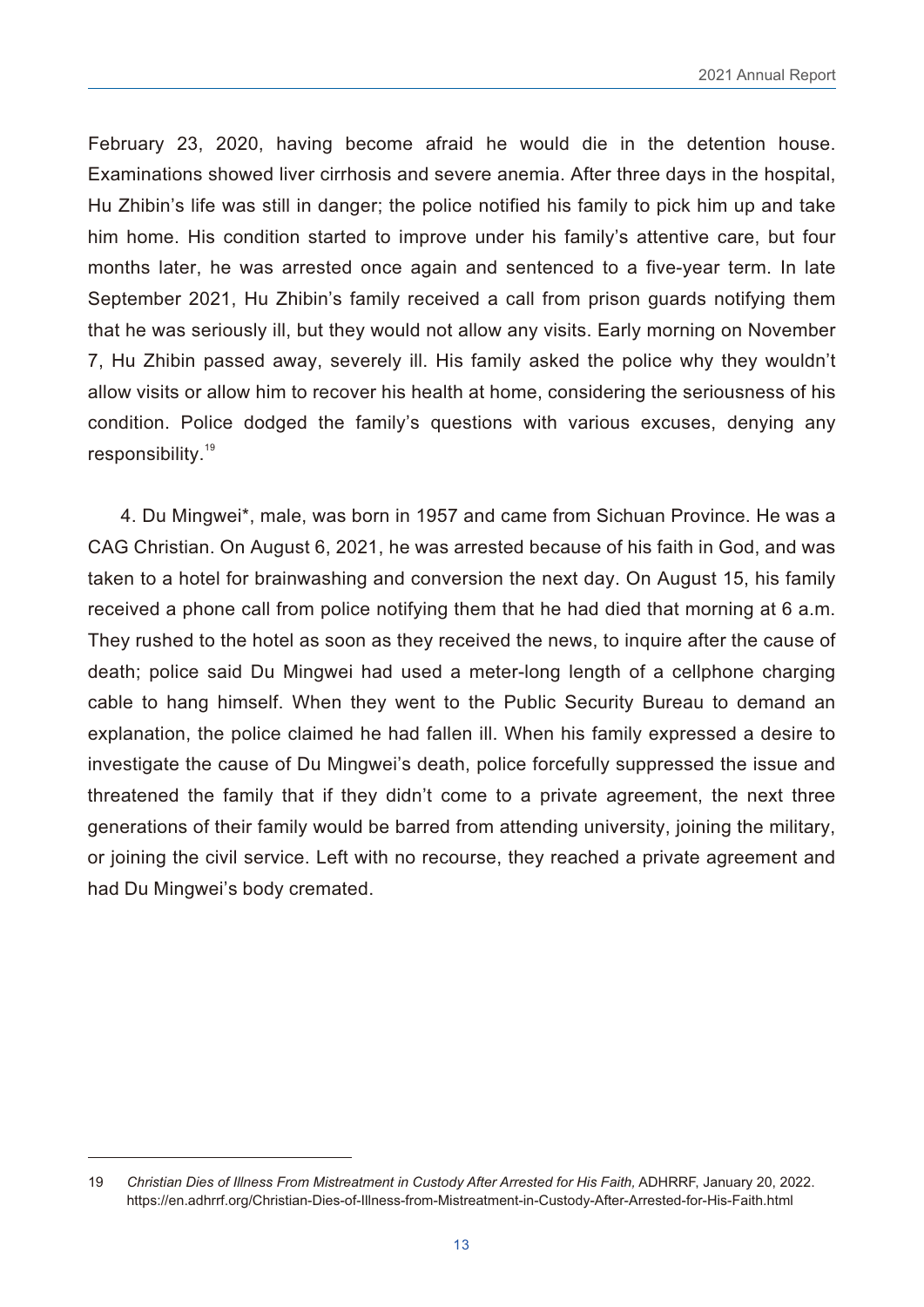#### **2) CAG Christians Subjected to Torture**

1. Gao Feng\*, male, 49 years old, is a CAG Christian from Jiangsu Province. On January 15, 2021, he was arrested by police on a stakeout while on his way to visit another Christian, then taken to the local police station for interrogation. The police tortured him in their interrogation to obtain information on the church. They burned his beard with a lighter; they jammed pens between his fingers and squeezed until the pen shafts broke; they forcefully pinched the muscles of his inner thighs and hit his feet with the soles of their shoes. Seeing he still wouldn't talk, the police handcuffed his hands behind his back, suspended him with a rope, then swung him back and forth. They then handcuffed his hands in front of him, tied his legs together with a rope, and yanked back to suspend his entire body. This torture left Gao Feng's wrists in unbearable pain. It was winter at the time, but the police stripped off his pants and made him sit directly on a large chunk of ice with his bottom bare; they also stacked ice cubes all around his legs and feet and splashed cold water onto his body. Gao Feng endured unimaginably painful torture and has been left with sequelae. Since his release, he still experiences frequent numbness and swelling in his arms. $20$ 

2. Zhou Qin\*, female, 53 years old, is a CAG Christian from Sichuan Province. She was arrested on June 2, 2021, while carrying out some work of the church. The police tortured her in their interrogations to force her to reveal the whereabouts of the church's funds. They kicked her hard in the legs, and handcuffed her hands behind her back and yanked upwards on them. They also suspended her from a window by the handcuffs multiple times. In addition, they subjected her to the "exhausting the eagle" torture, not allowing her to sleep for 9 days and 10 nights straight, leaving her feeling numb all over her body, in a trance-like state, and physically exhausted. Due to the long-term anxiety and stress, Zhou Qin suddenly lost sight in her left eye several days after her release. A medical examination revealed that a vessel had ruptured in her left eye and the veins were blocked. It can only be controlled by medication, but can never be fully treated.

<sup>20</sup> *Christian Tortured to Betray His Church,* ADHRRF, December 31, 2021. https://en.adhrrf.org/Christian-Tortured-to-Betray-His-Church.html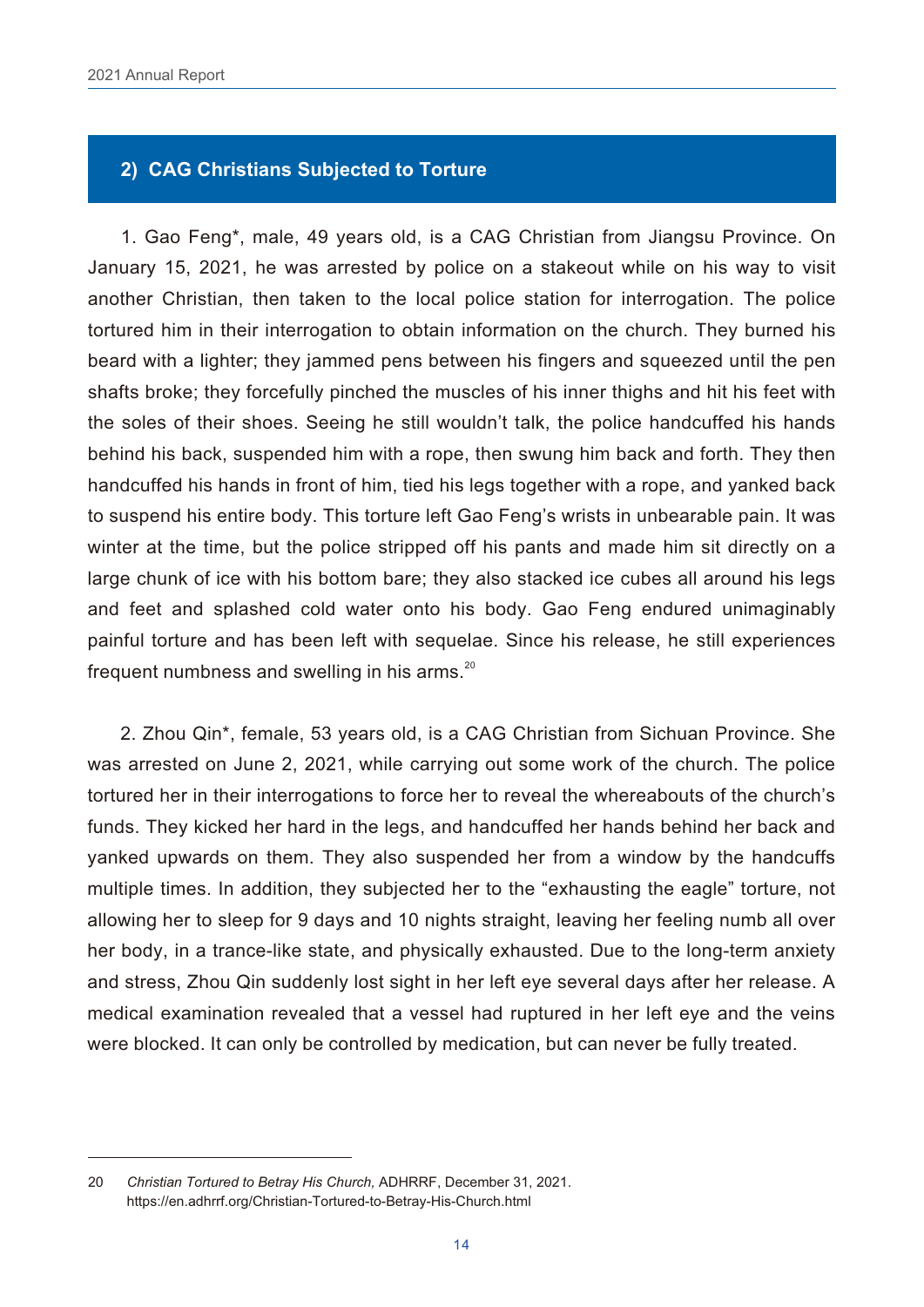3. Wang Xinhui\*, male, was born in 1991 and is a CAG Christian from Henan Province. On November 20, 2021, he was arrested because of his faith in God. When questioning him, the police refused to let him sleep for 11 consecutive days; the person standing guard would start screaming at him the moment he started to nod off. Throughout the interrogation period, on a daily basis, the police punched and kicked him, slapped him on the side of the head, made him stand long periods as punishment, and reduced his portions of food. The evening of the fourth day, they ordered Wang Xinhui to remove his shoes, raise his arms, and stand at attention. They then put the air conditioning on the coldest setting and blew it on him for about 50 minutes. He was both sleepy and hungry, and his legs were weakening; truly unable to hold on, he fell to the ground and knocked his mouth, which started bleeding. The police ordered him to keep standing, not allowing him any sleep. Enduring 11 days and nights of this "exhausting the eagle" torture, life was worse than death for Wang Xinhui; he was on the verge of a mental breakdown and collapsed multiple times. Afraid of being held responsible if something happened to him, the police reluctantly allowed him to sleep one night, then kept him awake another five consecutive nights. On December 6, in the middle of the winter cold, the police handcuffed Wang Xinhui suspended from a column in a corridor, dressed very lightly, to prevent him from sleeping. Because of the brutal torture, to this day Wang Xinhui has numbness in his hands, and he has almost no feeling in his thumbs and wrists. $21$ 

#### **3) CAG Christians Pursued and Listed as Wanted**

1. Zeng Lianjiao, female, was born in 1968 and is a CAG Christian from Guangdong Province. On August 27, 2021, she was listed as wanted by the CCP with a reward offered.<sup>22</sup> The Rongcheng Branch of the Jieyang City Public Security Bureau put a notice online of her status as wanted, offering a reward for anyone providing clues. Zeng Lianjiao was forced to go on the run, unable to get medical attention for illnesses and afraid to show her identification to find a job. All she could do was find the most difficult,

<sup>21</sup> *Christian Arrested for His Belief, Deprived of Sleep for 11 Days,* ADHRRF, February 18, 2022. https://en.adhrrf.org/Christian-Arrested-for-His-Belief.html

<sup>22 《</sup>悬赏通告!看到这个梅州女子请立即举报!还有这些,1人奖励100万!》[Reward Offered! Please Immediately  *Report Any Sighting of This Meizhou Woman! More Below: 1 Million Yuan for One Person!*], 网易号[NetEase], August 27, 2021.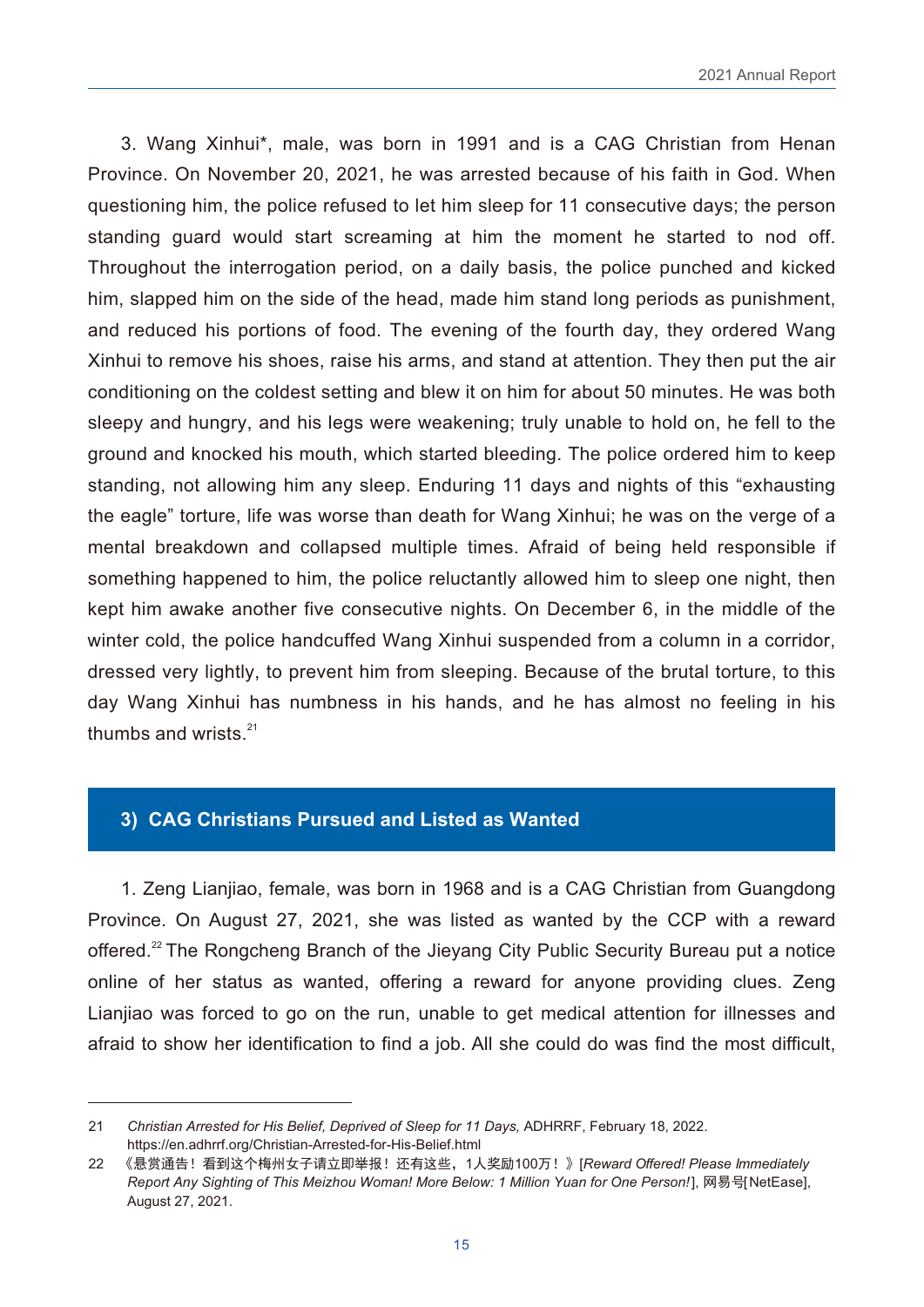most tiring work with the lowest pay to make a living. Under such bleak circumstances, she said in grief and indignation, "The CCP's pursuit and persecution of me has left me unable to return home. Now they're offering rewards for me online. They're trying to put an end to my life!"<sup>23</sup>

2. Li Chenggang, male, was born in 1973; his wife is Zhang Jingxi, born in 1969. They are both from Zaozhuang City in Shandong Province, and are CAG Christians. In July 2014, multiple Christians from Li Chenggang's church were arrested, and he and his wife became major targets of pursuit. The two of them and their son fled the area, one after another, to go into hiding. Subsequently, the police often went to their house looking for them and took photographs of them around inquiring after their whereabouts. On December 17, 2019, the Shanting Branch of the Zaozhuang City Public Security Bureau in Shandong published an online notification of an "Operation Cloud Sword," offering a reward of RMB 5,000 to 10,000 (approximately USD \$790 to \$1,579) for wanted individuals; Li Chenggang and Zhang Jingxi were among those listed as wanted.<sup>24</sup> In October 2021, the Shanting Branch once again published an online notification that Li Chenggang and his wife were wanted, offering a reward of RMB 5,000 (approximately USD \$790) for anyone providing clues.<sup>25</sup> Their family has been forced to stay constantly on the run because of the police's relentless pursuit, moving several times every month, living every day in fear, not even daring to see a doctor.<sup>26</sup>

https://drive.google.com/file/d/1IDvsJrrguvo67ebQ2eNn-ebE7B0aeotR/view?usp=sharing

<sup>23</sup> *Christian Zeng Lianjiao Wanted by CCP for Her Faith in Almighty God,* ADHRRF, October 30, 2021. https://en.adhrrf.org/Christian-Zeng-Lianjiao-Wanted-by-CCP.html

<sup>24</sup> 《最高奖励10000元!山亭警方发布悬赏通告,通缉这13外在逃人员》[*Rewards of up to RMB 10,000! Shanting Police Announce Rewards for 13 Wanted Criminals on the Run*], 今日头条[Today's Headlines], December 17, 2019. https://drive.google.com/file/d/1vHFB612tDATrgf4sG3HlBlK2howJiwhU/view?usp=sharing

<sup>25</sup> 《最高奖励50000元!枣庄山亭警方发布悬赏通告,通缉这10名在逃人员》[*Rewards of up to RMB 50,000! Zaozhuang Shanting Police Announce Rewards for 10 Wanted Criminals on the Run*], 齐鲁网[Qilu Network], October 8, 2021.

<sup>26</sup> *Li Chenggang and His Wife Wanted by CCP for Their Belief in Almighty God,* ADHRRF, December 15, 2021. https://en.adhrrf.org/Li-Chenggang-and-His-Wife-Wanted-by-CCP-for-Their-Belief-in-Almighty-God.html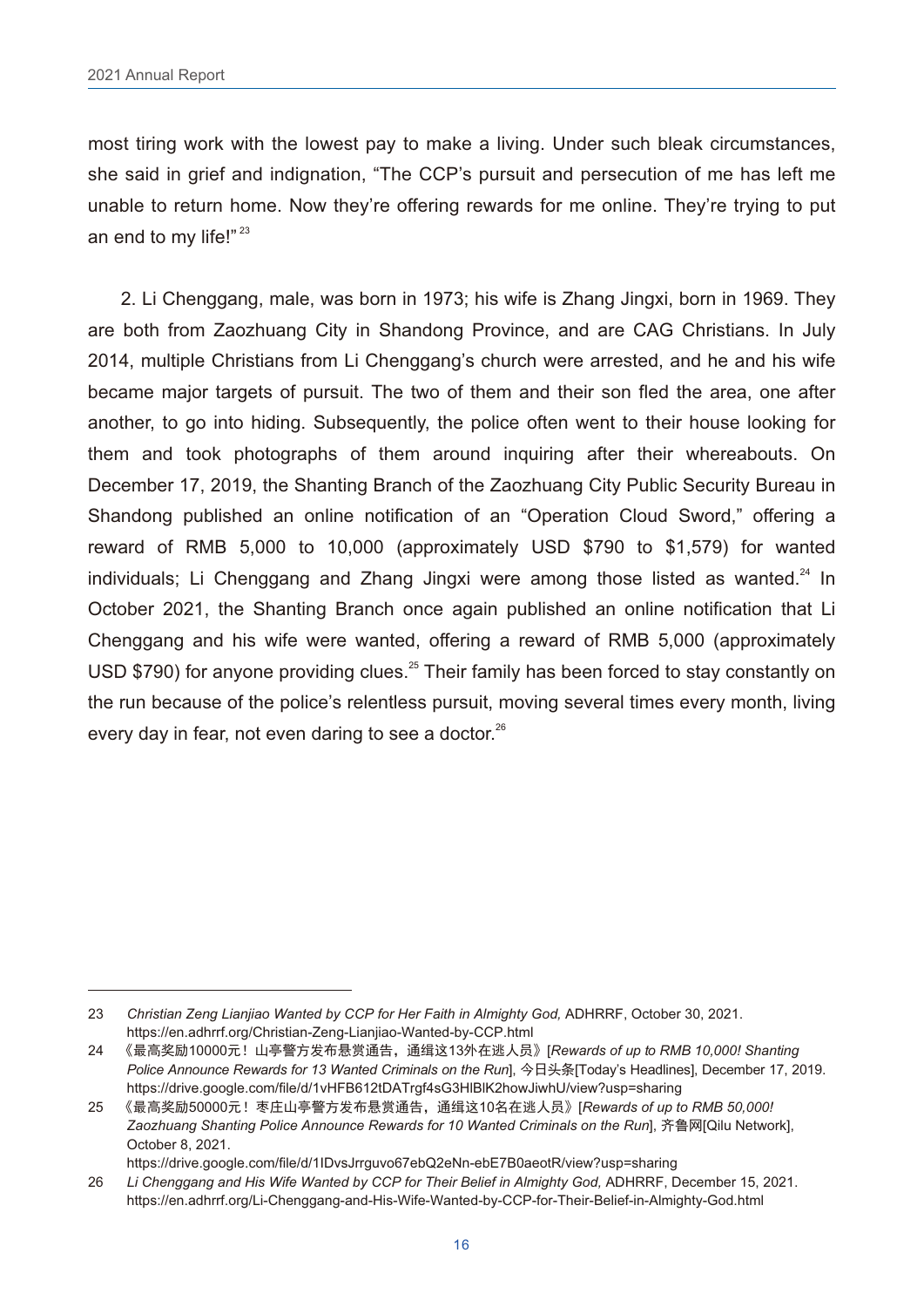#### **4) The CCP Plundered Church Funds and Christians' Personal Assets**

1. Li Xin\*, female, 66 years old, is a CAG Christian from Guizhou Province. On October 21, 2021, six officers forcefully entered her home and arrested her. They conducted a frenzied search and took away RMB 277,650 (approximately USD \$43,844) of church funds she was safeguarding, then took her to a hotel for brainwashing and conversion. Several days later, they searched her home again and seized RMB 24,299 (approximately USD \$3,837) of her personal funds.

2. Liang Xue\*, female, 56 years old, is a CAG Christian from Guangdong Province. On November 17, 2021, over 10 police officers burst into her home and ransacked it in a search, seizing over RMB 500,000 (approximately USD \$78,955) in personal assets, and then took her to a local detention center. Liang Xue is still in custody.

#### **5) The CCP Arbitrarily Detained and Imprisoned CAG Christians**

According to incomplete statistics, at least 1,452 CAG Christians were sentenced on charge of "using a cult organization to undermine the enforcement of the law" in 2021 for participating in religious activities or keeping literature of faith at home. 72 of them were even sentenced to seven years or more. Please refer to the table below for details.

| No.             | <b>Name</b><br><b>Sex</b> |   | Year of Birth  | Date of Sentencing | <b>Place of Sentencing</b> | <b>Prison Term</b> |
|-----------------|---------------------------|---|----------------|--------------------|----------------------------|--------------------|
| $\overline{1}$  | Jia Panpan                | F |                | Aug 2021           | Xinjiang                   | 13 years           |
| $\overline{2}$  | F<br>Li Min*              |   | 1965           | May 26, 2021       | <b>Sichuan</b>             | 11 years           |
| $\overline{3}$  | Han Shuming*<br>M         |   | 1988           | Jan 20, 2021       | <b>Hubei</b>               | 10 years           |
| $\overline{4}$  | Zhao Weihong<br>F         |   | 1968           | Jan 20, 2021       | <b>Hubei</b>               | 10 years           |
| $5\phantom{1}$  | Wang Xin*<br>F            |   | 1978           | May 2021           | <b>Sichuan</b>             | 10 years           |
| $6\phantom{1}6$ | Meng Yu*<br>F             |   | 1968           | 2021               | <b>Jilin</b>               | 10 years           |
| $\overline{7}$  | Wang Ying*<br>F           |   | <b>Unknown</b> | 2021               | <b>Jilin</b>               | 10 years           |

Table 3: Brief Information of CAG Christians Sentenced to 7 Years or More in 2021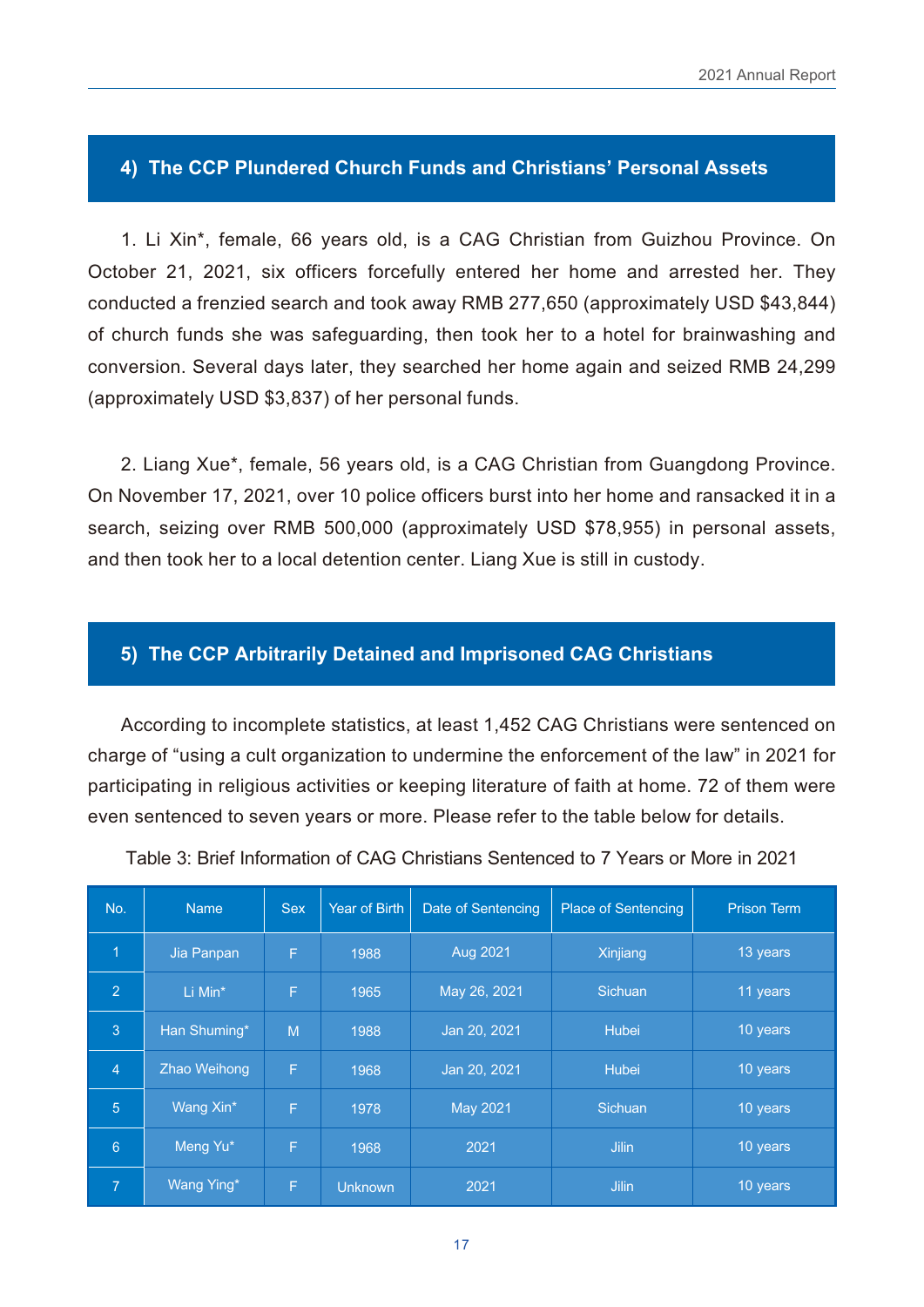| No.             | Name                 | Sex                                    | Year of Birth | Date of Sentencing | Place of Sentencing | Prison Term               |
|-----------------|----------------------|----------------------------------------|---------------|--------------------|---------------------|---------------------------|
| 8 <sup>°</sup>  | Zhao Juan*           | $\mathsf{F}^{\scriptscriptstyle\perp}$ | 1980          | Feb 1, 2021        | Guangdong           | 9 years                   |
| 9 <sup>°</sup>  | Ding Bo*             | $\mathsf{F}^{\scriptscriptstyle\perp}$ | 1963          | 2021               | Jilin               | 9 years                   |
| 10 <sup>°</sup> | Fu Jie*              | $\mathsf{F}^{\scriptscriptstyle\perp}$ | 1964          | 2021               | Jilin               | 9 years                   |
| 11 <sub>1</sub> | Liu Yi*              | $\mathsf{F}^{\scriptscriptstyle\perp}$ | 1967          | Dec 30, 2021       | Zhejiang            | 8 years and<br>$6$ months |
| 12 <sup>°</sup> | Cao Lianying*        | $\mathsf{F}^{\scriptscriptstyle\perp}$ | 1973          | Apr 2021           | Henan               | 8 years                   |
| 13 <sup>°</sup> | Ding Huimei*         | $\mathsf{F}$ .                         | 1964          | May 17, 2021       | Shandong            | 8 years                   |
| 14              | <b>Ying Shuzhen</b>  | $\mathsf{F}$ .                         | 1971          | May 17, 2021       | Shandong            | 8 years                   |
| 15              | Luo Qingsong         | M                                      | 1985          | Jul 26, 2021       | Anhui               | 8 years                   |
| 16              | Wei Shan*            | $\mathsf{F}^{\scriptscriptstyle\perp}$ | 1969          | Feb 26, 2021       | Jiangsu             | 8 years                   |
| 17 <sup>°</sup> | Han Zhihua           | $\mathsf{F}^{\scriptscriptstyle\perp}$ | 1979          | Nov 22, 2021       | Shandong            | 8 years                   |
| 18              | Du Fang <sup>*</sup> | $\mathsf{F}^{\scriptscriptstyle\perp}$ | 1980          | 2021               | Hubei               | 8 years                   |
| 19              | Zhang Yuting*        | $\mathsf{F}^{\scriptscriptstyle\perp}$ | 1975          | 2021               | Jilin               | 8 years                   |
| 20              | Lin Hui*             | $\mathsf{F}^{\scriptscriptstyle\perp}$ | 1975          | 2021               | Jilin               | 8 years                   |
| 21              | Zhou Suling*         | $\mathsf{F}$ .                         | 1973          | 2021               | Jilin               | 8 years                   |
| 22              | Liu Wenjing*         | $\mathsf{F}$ .                         | 1994          | Dec 2021           | Henan               | 8 years                   |
| 23              | <b>Sheng Yanping</b> | $F$ .                                  | 1967          | Mar 16, 2021       | Zhejiang            | 7 years and<br>10 months  |
| 24              | Geng Surong          | $F^{\pm}$                              | 1973          | Apr 25, 2021       | Anhui               | 7 years and<br>6 months   |
| 25              | Li Mingchang         | M                                      | 1957          | Apr 25, 2021       | Anhui               | 7 years and<br>6 months   |
| 26              | Tao Zhiying          | $\mathsf{F}$                           | 1960          | Apr 25, 2021       | Anhui               | 7 years and<br>6 months   |
| 27              | <b>Wang Shuxia</b>   | $\mathsf{F}$ .                         | 1958          | May 11, 2021       | Shandong            | 7 years and<br>6 months   |
| 28              | Wu Zhiping           | $\mathsf{F}^{\scriptscriptstyle\perp}$ | 1973          | Sep 27, 2021       | Jiangxi             | 7 years and<br>6 months   |
| 29              | <b>Kang Xiaoming</b> | $\mathsf{F}^{\scriptscriptstyle{1}}$   | 1957          | Aug 9, 2021        | Jiangxi             | 7 years and<br>6 months   |
| 30              | Xue Mingli           | $\mathsf{F}^{\scriptscriptstyle\perp}$ | 1984          | Nov 3, 2021        | Hubei               | 7 years and<br>6 months   |
| 31              | Tian Hui*            | $\mathsf{F}^{\scriptscriptstyle\perp}$ | 1964          | Nov 29, 2021       | Inner Mongolia      | 7 years and<br>6 months   |
| 32              | <b>Gong Xiaofang</b> | $\mathsf{F}$                           | 1963          | Jan 28, 2021       | Henan               | 7 years and<br>6 months   |
| 33              | Zhao Xiaojiao        | $\mathsf{F}^{\scriptscriptstyle{1}}$   | 1967          | Jan 28, 2021       | Henan               | 7 years and<br>6 months   |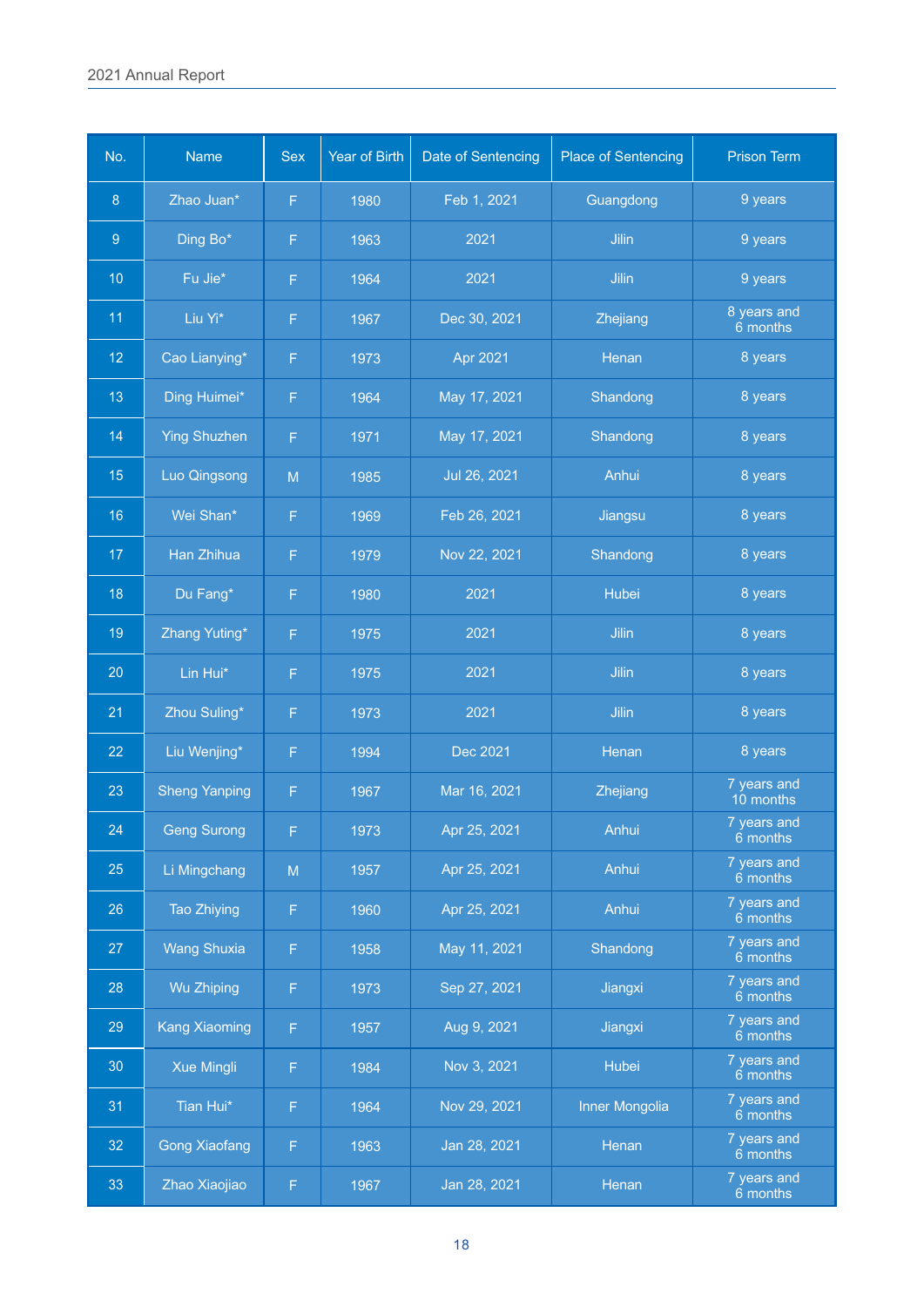| No. | <b>Name</b>         | <b>Sex</b>                     | <b>Year of Birth</b>             | Date of Sentencing | <b>Place of Sentencing</b> | <b>Prison Term</b>      |
|-----|---------------------|--------------------------------|----------------------------------|--------------------|----------------------------|-------------------------|
| 34  | <b>Wang Cuiling</b> | F                              | 1963                             | Jan 28, 2021       | Henan                      | 7 years and<br>6 months |
| 35  | Wang Xiaojie*       | F                              | 1980                             | Dec 14, 2021       | Guangxi                    |                         |
| 36  | Lin Yu*             | F                              | 1981                             | Dec 14, 2021       | Guangxi                    | 7 years and<br>6 months |
| 37  | Tang Li*            | F                              | 1965                             | Dec 21, 2021       | Guangxi                    | 7 years and<br>6 months |
| 38  | Jin Wen*            | M                              | 1964                             | Nov 29, 2021       | <b>Inner Mongolia</b>      | 7 years and<br>3 months |
| 39  | Lai Meixiang*       | F                              | 1996                             | Jul 8, 2021        | Jiangxi                    | 7 years and<br>2 months |
| 40  | Wang Yu*            | F                              | 1986                             | Nov 30, 2021       | <b>Inner Mongolia</b>      | 7 years and<br>2 months |
| 41  | Feng Xiaolan*       | F                              | 1974                             | Dec 15, 2021       | Henan                      | 7 years                 |
| 42  | Zhang Lingyan       | F                              | 1982                             | Apr 13, 2021       | Yunnan                     | 7 years                 |
| 43  | Yue Mei*            | F                              | 1963                             | Jun 23, 2021       | Jilin                      | 7 years                 |
| 44  | Chen Suyuan*        | Jilin<br>Aug 2021<br>1964<br>F |                                  |                    | 7 years                    |                         |
| 45  | Li Hongyan*         | <b>May 2021</b><br>F<br>1963   |                                  | Jilin              | 7 years                    |                         |
| 46  | Meng Yue*           | F                              | Feb 1, 2021<br>Guangdong<br>1972 |                    |                            | 7 years                 |
| 47  | Xu Lan*             | F                              | 1977                             | Jan 16, 2021       | Guangdong                  |                         |
| 48  | Liu Hui*            | M                              | 1979                             | Mar 29, 2021       | Shandong                   | 7 years                 |
| 49  | Zhang Rui*          | M                              | 1984                             | Jul 26, 2021       | Anhui                      | 7 years                 |
| 50  | Zhao Qing*          | F.                             | 1968                             | May 8, 2021        | Henan                      | 7 years                 |
| 51  | Luo Shali*          | F                              | 1983                             | Mar 2021           | Fujian                     | 7 years                 |
| 52  | Li Cheng*           | $\mathsf{M}% _{0}^{\prime}$    | 1987                             | Nov 18, 2021       | Anhui                      | 7 years                 |
| 53  | Li Na*              | F                              | 1964                             | Nov 30, 2021       | <b>Inner Mongolia</b>      | 7 years                 |
| 54  | Xiao Xuesong*       | F                              | 1979                             | Nov 29, 2021       | Shandong                   | 7 years                 |
| 55  | <b>Yi Pixiang</b>   | F                              | 1976                             | Nov 22, 2021       | Shandong                   | 7 years                 |
| 56  | Chen Yang'e         | F                              | 1973                             | Nov 3, 2021        | Hubei                      |                         |
| 57  | <b>Zhang Xuefen</b> | F                              | 1980                             | Nov 3, 2021        | Hubei                      | 7 years                 |
| 58  | Zhao Mingxia        | F                              | 1974                             | Nov 3, 2021        | Hubei                      | 7 years                 |
| 59  | Li Zhen*            | F                              | 1964                             | Mar 8, 2021        | Shanxi                     | 7 years                 |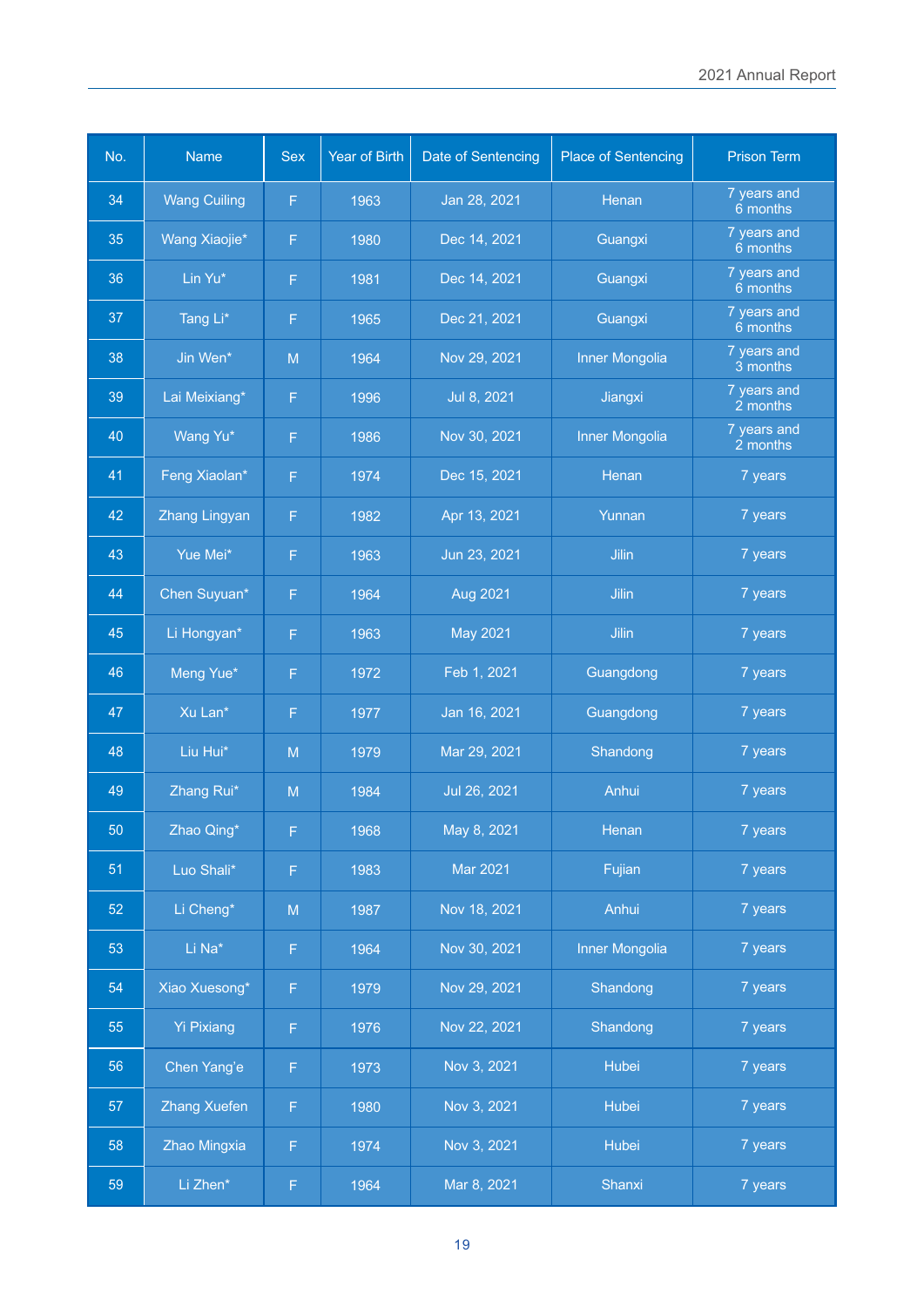| No. | <b>Name</b>          | <b>Sex</b>          | <b>Year of Birth</b> | Date of Sentencing | <b>Place of Sentencing</b> | <b>Prison Term</b> |
|-----|----------------------|---------------------|----------------------|--------------------|----------------------------|--------------------|
| 60  | Li Bin*              | M                   | 1997                 | Mar 2021           | Shaanxi                    | 7 years            |
| 61  | <b>Yin Luzhen</b>    | F                   | 1962                 | Jan 28, 2021       | Henan                      | 7 years            |
| 62  | <b>Shang Hongxia</b> | F                   | 1988                 | 2021               | Henan                      | 7 years            |
| 63  | <b>Wang Yuping</b>   | F                   | 1965                 | 2021               | Henan                      | 7 years            |
| 64  | Wang Lingzhi         | F                   | 1981                 | 2021               | Henan                      | 7 years            |
| 65  | Ge Hengxia           | F                   | 1982                 | Dec 15, 2021       | Jiangsu                    | 7 years            |
| 66  | Liu Aihua*           | F                   | 1973                 | Aug 9, 2021        | Jiangxi                    | 7 years            |
| 67  | Fu Dan*              | F                   | <b>Unknown</b>       | Jul 16, 2021       | <b>Jilin</b>               | 7 years            |
| 68  | Zhang Xiaoyu*        | F                   | 1990                 | Aug 2021           | Jiangxi                    | 7 years            |
| 69  | Wang Mulan*          | F                   | <b>Unknown</b>       | Dec 2021           | Fujian                     | 7 years            |
| 70  | Hu Meimei*           | F                   |                      | 2021               | Hubei                      | 7 years            |
| 71  | Na Ying*             | F<br><b>Unknown</b> |                      | 2021               | Jilin                      | 7 years            |
| 72  | Zheng Lihong*        | F                   | 1988                 | Dec 2021           | Henan                      | 7 years            |